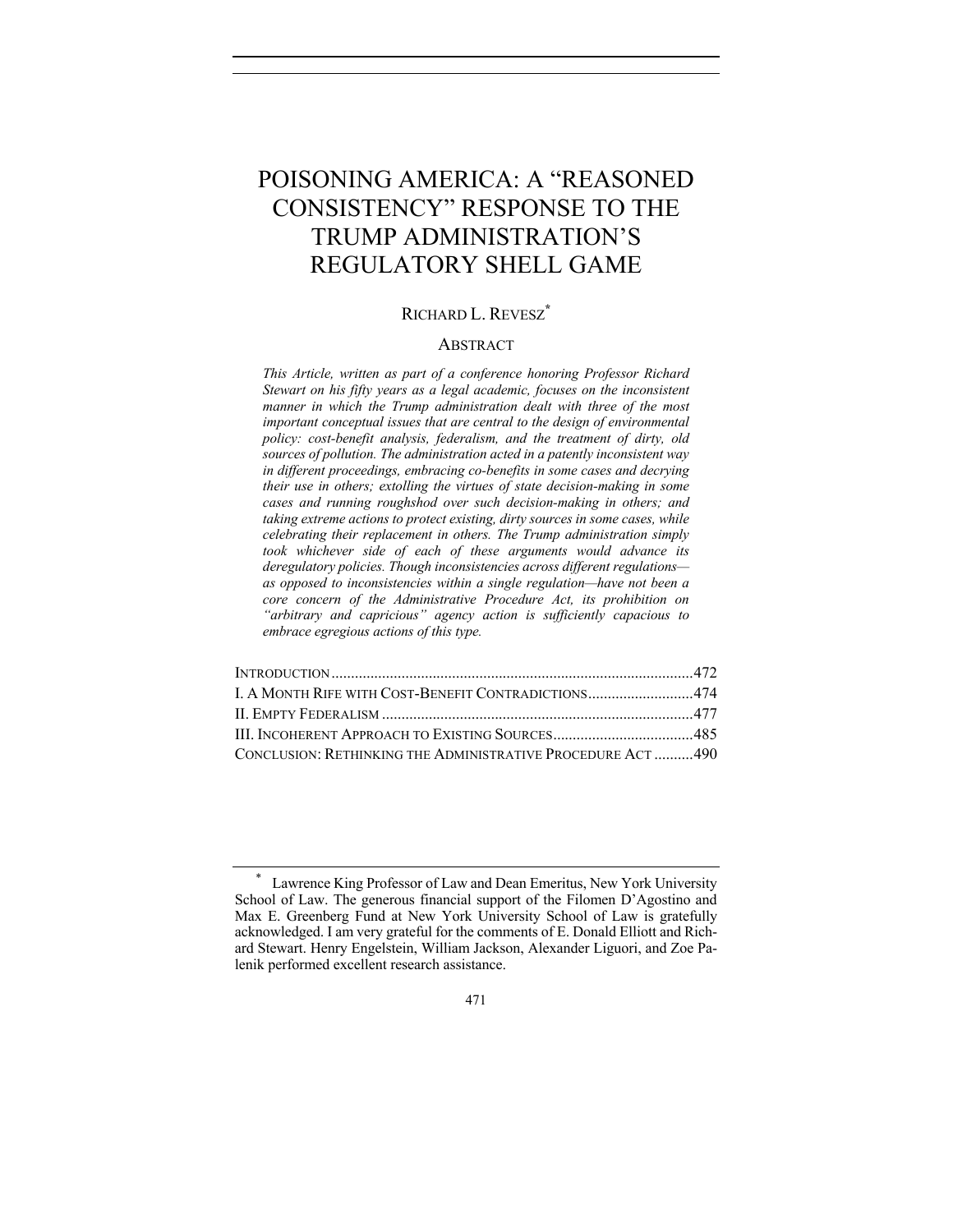## **INTRODUCTION**

For almost half a century, Professor Richard Stewart has defined the agenda for much of administrative law and environmental law scholarship. In two enormously influential articles, published, impressively, when he was still in his thirties, *The Reformation of American Administrative Law*<sup>1</sup> and *Pyramids of Sacrifice? Problems of Federalism in Mandating State Implementation of National Environmental Policy*, <sup>2</sup> and, in a third, equally influential, article, co-authored with Bruce Ackerman a few years later, *Reforming Environmental Law,*<sup>3</sup> Professor Stewart laid the groundwork for much of the modern scholarship in the two fields. These works significantly influenced my first exposure to these issues as a law student and virtually all of my work during thirty-five years as an academic.

In this contribution to the conference celebrating Professor Stewart's fifty years of teaching, I focus on one concept: reasoned consistency in administrative decision-making. Professor Stewart explained that under this doctrine, which he identified as an important building block for legitimacy in administrative law, "an agency might be required to articulate the reasons for reaching a choice in a given case even though the loose texture of its legislative directive allowed a range of possible choices."<sup>4</sup> Despite these undeniable benefits, Professor Stewart, ever the pragmatist, warned against slavish adherence to reasoned consistency:

A requirement of reasoned consistency may hobble the agency in adapting to new contingencies or in dealing with an individual case of abuse whose basis is not easily susceptible to generalized statements, and such a requirement may provide additional tools for litigants resisting agency sanctions and for judges seeking procedural grounds for setting aside dubious decisions.<sup>5</sup>

<sup>1</sup> *See generally* Richard B. Stewart, *The Reformation of American Administrative Law,* 88 HARV. L. REV. 1669 (1975).

<sup>2</sup> *See generally* Richard B. Stewart, *Pyramids of Sacrifice? Problems of Federalism in Mandating State Implementation of National Environmental Policy,* 86 YALE L.J. 1196 (1977).

<sup>3</sup> *See generally* Bruce A. Ackerman & Richard B. Stewart, *Reforming Environmental Law,* 37 STAN. L. REV. 1333 (1985).

<sup>4</sup> Stewart, *supra* note 1, at 1679–80.

<sup>5</sup> *Id.* at 1680.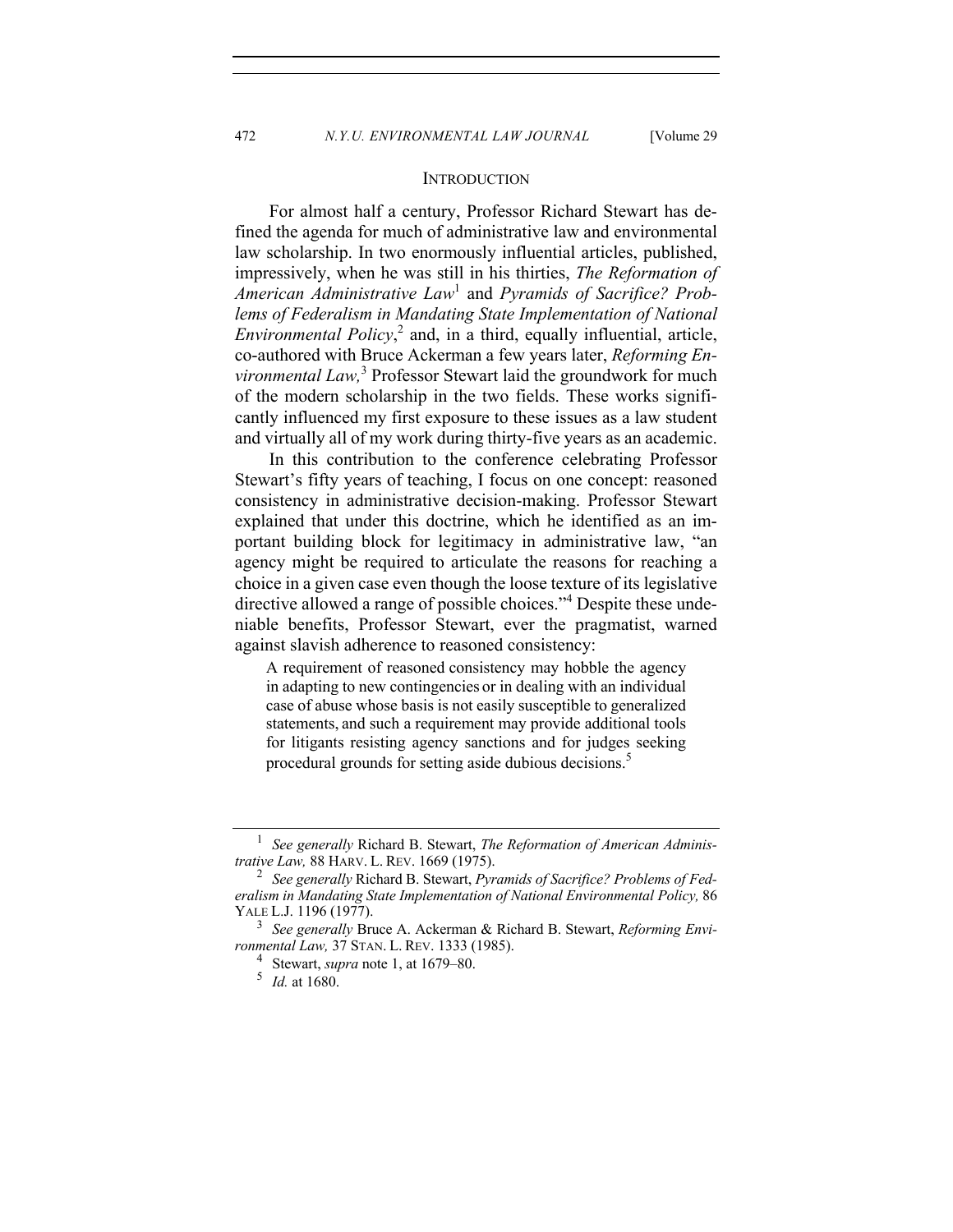The key question is how to evaluate this tradeoff and where to draw the line. It is by now well established that internal inconsistencies in the analysis of the consequences of a regulation are a sufficient reason for a court to set it aside.<sup>6</sup> But what happens when the inconsistency is not within a rule but across rules, such as when an agency takes one position in one rule and a different position in another rule? Or when different positions are taken by different agencies? How far do we want to push a consistency requirement? There must be limits because otherwise opponents of an agency's regulation will often be able to point to some instance, perhaps in a prior administration from a long time ago, that perhaps a different agency took an inconsistent position. In such instances, requiring an agency to provide a reasoned explanation for a departure from a prior position would put an impossible and paralyzing burden on the agency.

To shed some new light on this question, this Article proceeds by induction, using as its data source the environmental regulatory decisions of the Trump administration on three of the most important conceptual issues that are central to the design of environmental policy: cost-benefit analysis, federalism, and the treatment of dirty, old sources of pollution. With respect to cost-benefit analysis, it shows that the Trump administration has argued strenuously against taking into account the indirect benefits of regulation, also known as co-benefits, when doing so favors its deregulatory goals. But, in contrast, when embracing co-benefits favors deregulation, the administration has been all too willing to do so. With respect to federalism, the Trump administration has argued in favor of state autonomy when doing so favors deregulatory outcomes and against state autonomy when the states are regulating stringently rather than laxly. The Trump administration has also argued for extending the lifespan of existing polluters when doing so leads to weaker environmental protections but for hastening their replacement when doing so would support a deregulatory outcome.

Ironically, Andrew Wheeler, who served as Administrator of the Environmental Protection Agency (EPA) under President Trump, accused the Obama administration of "playing a shell game" for taking co-benefits into account in justifying environmental

<sup>6</sup> *See* Bus. Roundtable v. SEC, 647 F.3d 1144, 1148–49 (D.C. Cir. 2011) (faulting the agency for "inconsistently and opportunistically fram[ing] the costs and benefits of the rule").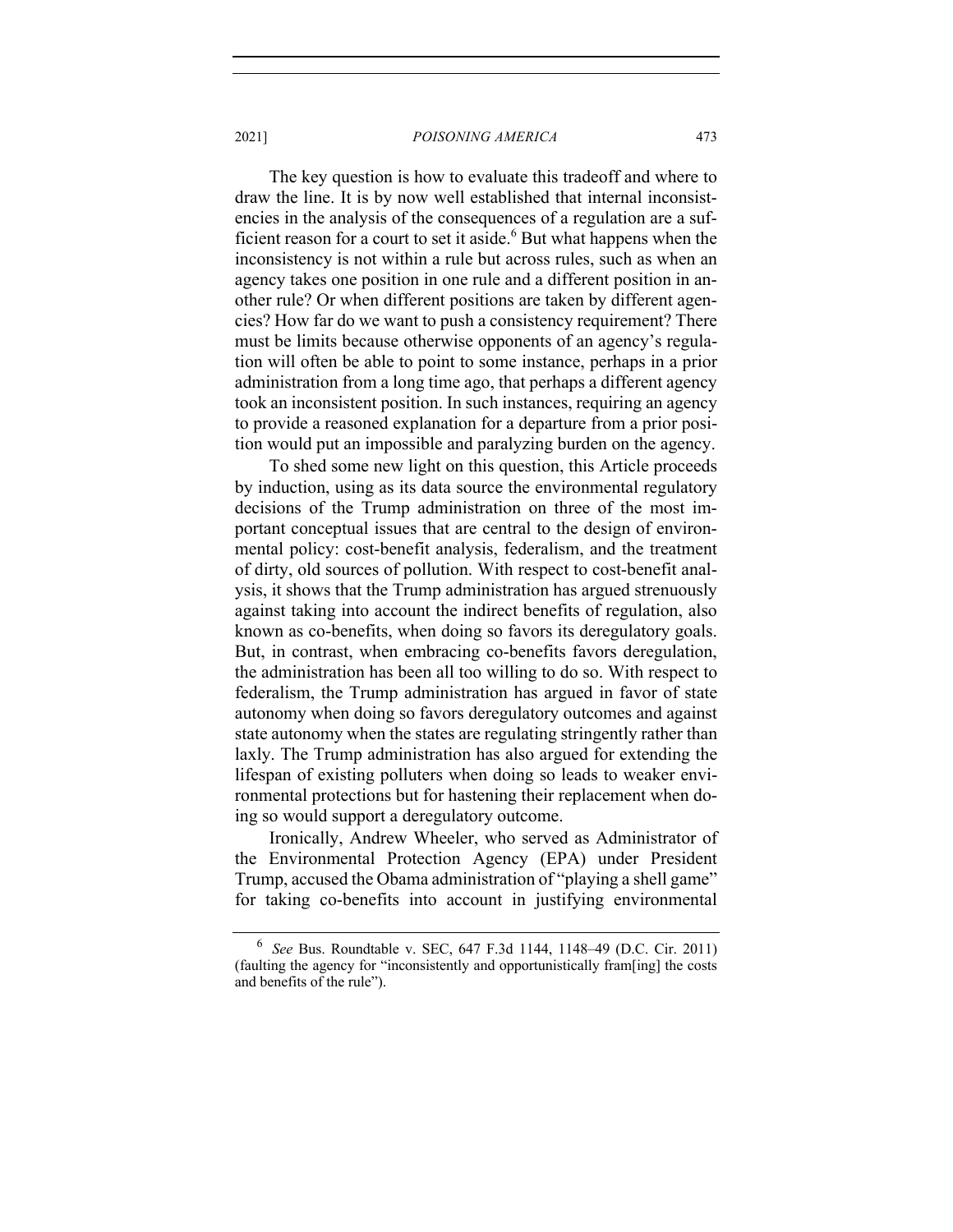regulation.<sup>7</sup> The fact that taking co-benefits into account is prescribed by well-established economic consensus—as evidenced by the guidance of OMB Circular A-4, which dates back to the George W. Bush Administration, and the consistent practice of administrations of both parties over four decades <sup>8</sup>—seems to have been lost on Wheeler when he leveled this epithet. But the "shell game" characterization fits perfectly with Wheeler's own actions in taking inconsistent positions to suit the occasion and, more generally, with the Trump administration's approach to environmental regulation. Thanks to the work of Professor Stewart, administrative law now has a vocabulary and framework to analyze this regulatory shell game as well as tools to end it.

## I. A MONTH RIFE WITH COST-BENEFIT CONTRADICTIONS

April 2020 was a bad month for consistency in the Trump  $EPA.<sup>9</sup>$  The agency laid bare its "take whatever side of the argument favors deregulation" approach in three important regulatory proceedings: (1) the withdrawal of the finding that the regulation of the hazardous air pollutant emissions of power plants in the Mercury and Air Toxics Standards (MATS) is "appropriate and necessary,"<sup>10</sup> (2) the significant rollback of the standards for vehicle greenhouse

<sup>7</sup> Coral Davenport & Lisa Friedman, *Trump, Citing Pandemic, Moves to Weaken Two Key Environmental Protections*, N.Y. TIMES (June 4, 2020), https://www.nytimes.com/2020/06/04/climate/trump-environment-coronavirus.html.

<sup>8</sup> *See* Kimberly M. Castle & Richard L. Revesz, *Environmental Standards, Thresholds, and the Next Battleground of Climate Change Regulations*, 103 MINN. L. REV. 1349, 1421–32 (2019).

<sup>9</sup> The discussion in this section relies in part on Richard L. Revesz, *Trump Shows His Cards on Environmental Protection, Or a Lack Thereof*, HILL (Apr. 30, 2020), https://thehill.com/opinion/energy-environment/495457-trump-shows-hiscards-on-environmental-protections-or-lack-thereof.

<sup>&</sup>lt;sup>10</sup> National Emission Standards for Hazardous Air Pollutants: Coal- and Oil-Fired Electric Utility Steam Generating Units—Reconsideration of Supplemental Finding and Residual Risk and Technology Review, 85 Fed. Reg. 31,286, 31,286 (May 22, 2020) [hereinafter MATS Final Rule]. This rule was promulgated on April 16, though not published in the *Federal Register* until a month later. Under  $§$  112(n)(1)(A) of the Clean Air Act, the Administrator must study the public health impact of emissions of hazardous air pollutants, including mercury, and "[t]he Administrator shall regulate electric utility steam generating units … if the Administrator finds such regulation is appropriate and necessary after considering the results of the study." 42 U.S.C.  $\S$  7412(n)(1)(A) (2018).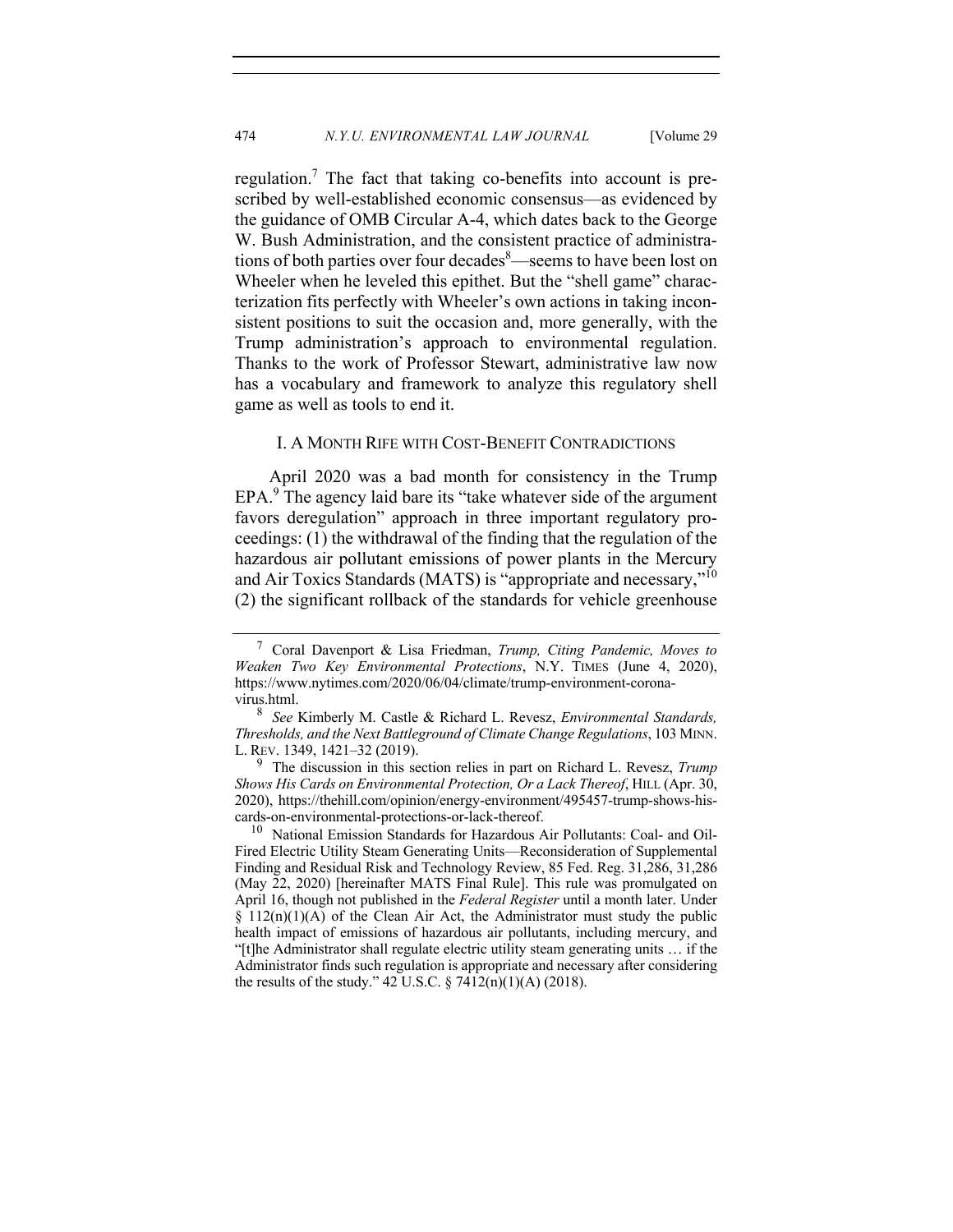gas emissions in the inaptly named Safer Affordable Fuel-Efficient (SAFE) Vehicles Rule,<sup>11</sup> and (3) the decision not to strengthen the National Ambient Air Quality Standards for particulate matter.<sup>12</sup>

In withdrawing the finding that it is "appropriate and necessary" to regulate power plant emissions of mercury and other hazardous air pollutants,13 EPA acknowledged that the standards save thousands of lives each year and produce quantified benefits of \$36 billion to \$89 billion annually, as well as significant unquantified benefits.<sup>14</sup> EPA further admitted that those benefits are far larger than the rule's costs— $$9.6$  billion.<sup>15</sup> Yet the agency nevertheless claimed that the regulation was not "appropriate," determining that the benefits of the rule did not justify its costs. It did so by arguing that the bulk of the quantified benefits should be excluded from the analysis because they result from reduced particulate matter emissions, an indirect benefit of the regulatory measure,  $16$  rather than from the direct purpose of the statutory provision under which the regulation was promulgated: reduced emissions of mercury and other hazardous air pollutants.<sup>17</sup>

As indicated above, in excluding the co-benefits from its analysis, EPA departed from the academic consensus and established regulatory practice.<sup>18</sup> Moreover, to say, as the agency does, that the

<sup>&</sup>lt;sup>11</sup> *See* The Safer Affordable Fuel-Efficient (SAFE) Vehicles Rule for Model Years 2021–2026 Passenger Cars and Light Trucks, 85 Fed. Reg. 24,174, 24,174 (Apr. 30, 2020) (to be codified at 40 C.F.R. pt. 86, 600 & 49 C.F.R. pt. 523, 531, 533, 536, 537) [hereinafter SAFE Final Rule].

<sup>&</sup>lt;sup>12</sup> *See* Review of the National Ambient Air Quality Standards for Particulate Matter, 85 Fed. Reg. 24,094 (Apr. 30, 2020) [hereinafter PM Proposed Standards].

<sup>&</sup>lt;sup>13</sup> While EPA left the standards in place, the withdrawal of the finding weakens their legal footing and opens the door to lawsuits challenging them.<br><sup>14</sup> *See* MATS Final Rule, 85 Fed. Reg. at 31,299.<br><sup>15</sup> *See id* This cost estimate is now regarded as too high *See* Josen

<sup>15</sup> *See id*. This cost estimate is now regarded as too high. *See* Joseph Aldy et al., *Deep Flaws in a Mercury Regulatory Analysis*, 368 SCI. 247, 248 (Apr. 17, 2020).

<sup>16</sup> *See* MATS Final Rule, 85 Fed. Reg. at 31,298–99. Subsequently, EPA proposed new regulations for cost-benefit analyses conducted under the Clean Air Act that would, effectively, codify this approach. Following the release of this proposal, Wheeler clarified that "[c]o-benefits would not be used" to justify air quality

rules. Davenport & Friedman, *supra* note 7.<br><sup>17</sup> The agency also waves away the direct benefits that had not been quantified when the standards were promulgated in 2012, even though many of these benefits can now be quantified and are large. *See* Aldy et al., *supra* note 15, at 248.

<sup>18</sup> *See supra* text accompanying note 8.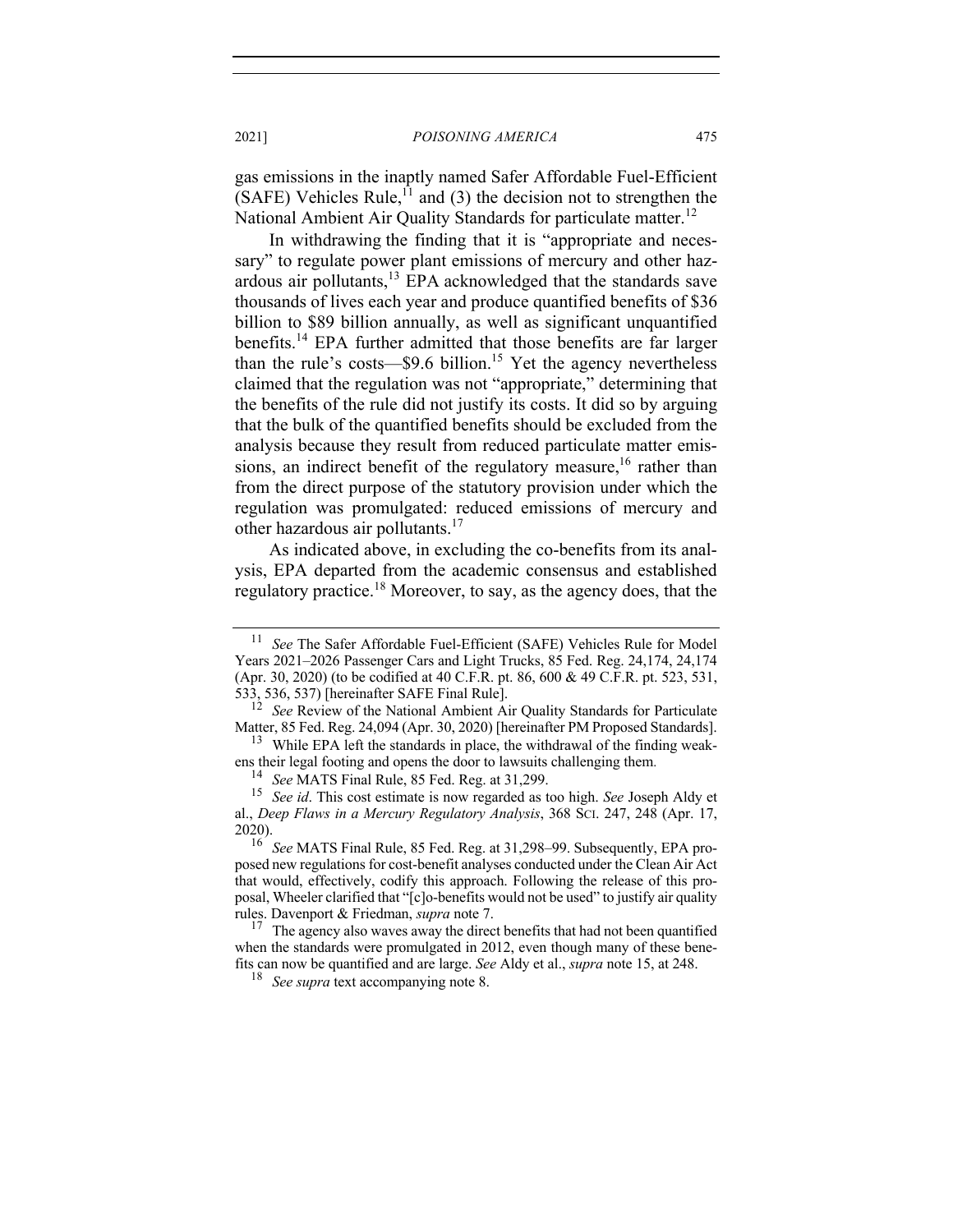indirect consequences of regulation must be considered if they are negative<sup>19</sup> but must be ignored if they are positive, is a textbook example of "arbitrary and capricious" conduct.<sup>20</sup> It is difficult to imagine a more arbitrary and capricious methodology than a rule under which EPA must take into account the indirect consequences of regulation if they are negative but must ignore them if they are positive.

But as bad as EPA's analysis is when considered in isolation, the irrationality becomes starker in light of two other significant EPA proceedings completed the same month. EPA used a directly contradictory approach, relying almost exclusively on safety cobenefits, when it justified its major rollback of the Obama administration's Clean Car Standards.<sup>21</sup> In rolling back these standards, which limit the greenhouse gas emissions of cars and light trucks, the agency even used "safety" in the title of the rule, labeling it the Safer Affordable Fuel Efficient (SAFE) Vehicles Rule. But any purported safety changes are co-benefits rather than direct benefits, as EPA has no authority whatsoever to regulate vehicle safety. And, as EPA concedes, the greenhouse gas emissions standards are promulgated pursuant to section 202(a) of the Clean Air Act, which instructs the Administrator to regulate "any air pollutant from any class or classes of new motor vehicles or new motor vehicle engines, which in his judgment cause, or contribute to, air pollution which may reasonably be anticipated to endanger public health or welfare."<sup>22</sup> This statute does not confer any authority on EPA to regulate vehicle safety, only pollutant emissions.

And the National Highway Traffic Safety Administration (NHTSA), which jointly promulgated the rule with EPA, did so under a statutory provision designed to improve fuel economy, not safety. While motor vehicle safety is under NHTSA's regulatory purview, the agency is not exercising its authority to regulate vehicle safety when setting fuel economy standards. Rather, NHTSA is

<sup>&</sup>lt;sup>19</sup> *See* MATS Final Rule, 85 Fed. Reg. at 31,303.<br><sup>20</sup> Natalie Jacewicz & Richard L. Revesz *FPA* 

<sup>20</sup> Natalie Jacewicz & Richard L. Revesz, *EPA Is Rolling Back Protections with Methodology No Respectable Economist Would Endorse*, HILL (Mar. 4, 2019), https://thehill.com/opinion/energy-environment/432471-epa-is-rollingback-protections-with-methodology-no-respectable.

<sup>21</sup> *See* Revesz, *supra* note 9.

<sup>22</sup> 42 U.S.C. § 7521(a) (2018).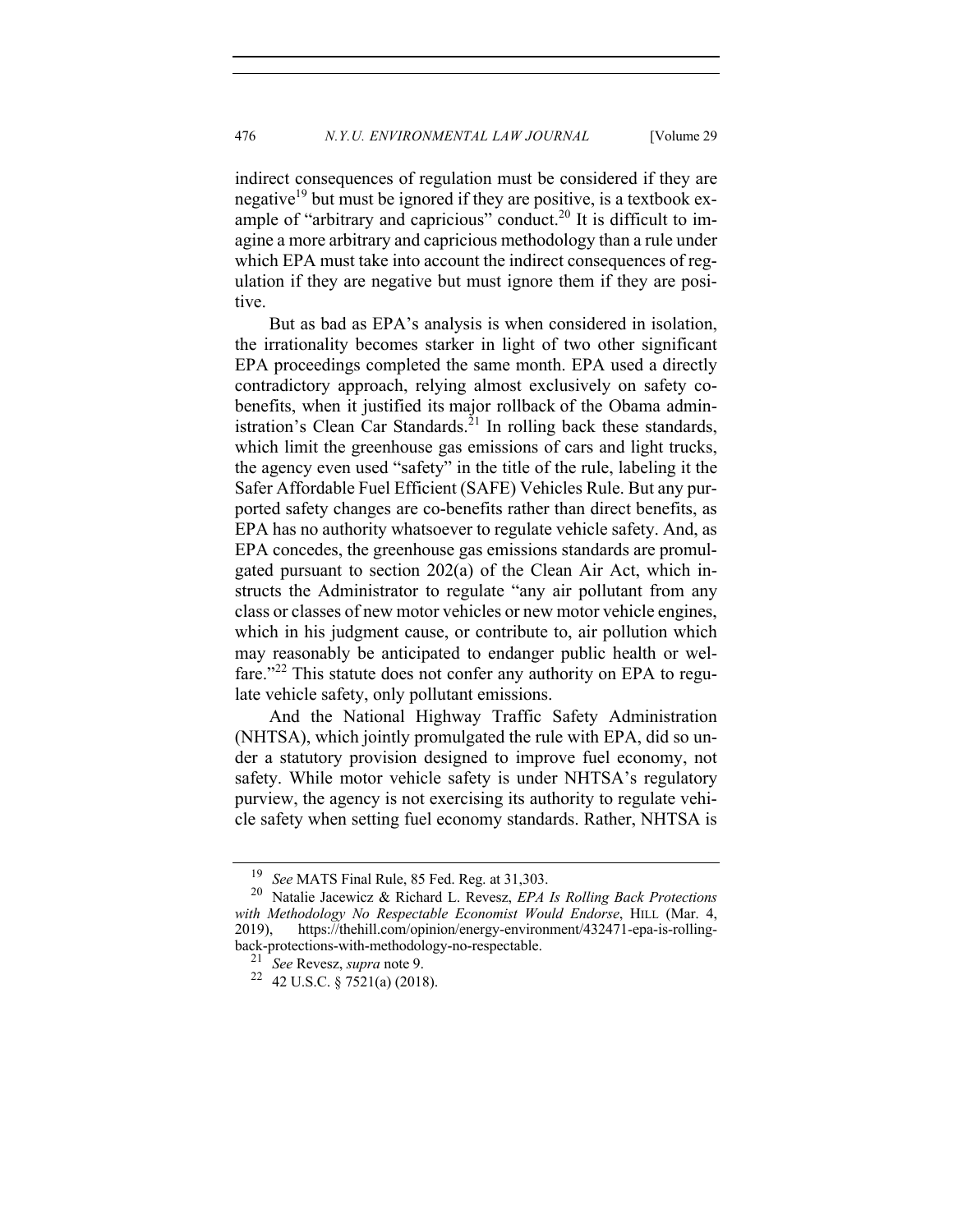acting pursuant to the Energy Policy and Conservation Act, which provides that the fuel economy standards shall be set in light of "technological feasibility, economic practicability, the effect of other motor vehicle standards of the Government on fuel economy, and the need of the United States to conserve energy."23 Vehicle safety is not listed as a consideration in the relevant statutory text and is thus a co-benefit.

Putting these two regulatory proceedings together, the message that the Trump administration sends is clear: co-benefits should be taken into account if they justify weakening a rule but should not be considered if they justify maintaining a safeguard or making it more stringent.

EPA's other justification for ignoring the life-saving reductions of particulate matter that result from mercury regulation was that the agency could address particulate pollution directly, by regulating it through other provisions of the Clean Air Act. But in the very same month, given the opportunity to issue such regulations, the agency balked. Ignoring the advice of its own scientists,  $24$  it proposed not to strengthen the National Ambient Air Quality Standards for particulate matter.<sup>25</sup>

Looking now at these three proceedings, completed within weeks of one another, further exposes the shameless analytic opportunism of the Trump EPA. It was willing to speak out of both sides of its mouth, relying on one argument in one proceeding and an opposite argument in a different one. The result was a slate of deregulatory actions that put thousands of lives at risk each year, cause serious adverse health impacts on many more, and impose net harms on the American people. A heedless commitment to dangerous deregulation is the only logic that explains its actions.

# II. EMPTY FEDERALISM

Another piece of the Trump EPA's shell game was the selective invocation of federalism. Scott Pruitt, Trump's first EPA

<sup>23</sup> 49 U.S.C. § 32902(f) (2018).

<sup>24</sup> *See* Marianne Lavelle, *Ignoring Scientists' Advice, Trump's EPA Rejects Stricter Air Quality Standard*, INSIDE CLIMATE NEWS (Apr. 15, 2020), https://insideclimatenews.org/news/14042020/air-pollution-epa-covid-pm2.5-secret-science-rule-health-fuel-standard-climate-change.

<sup>25</sup> *See* PM Proposed Standards, 85 Fed. Reg. at 24,094.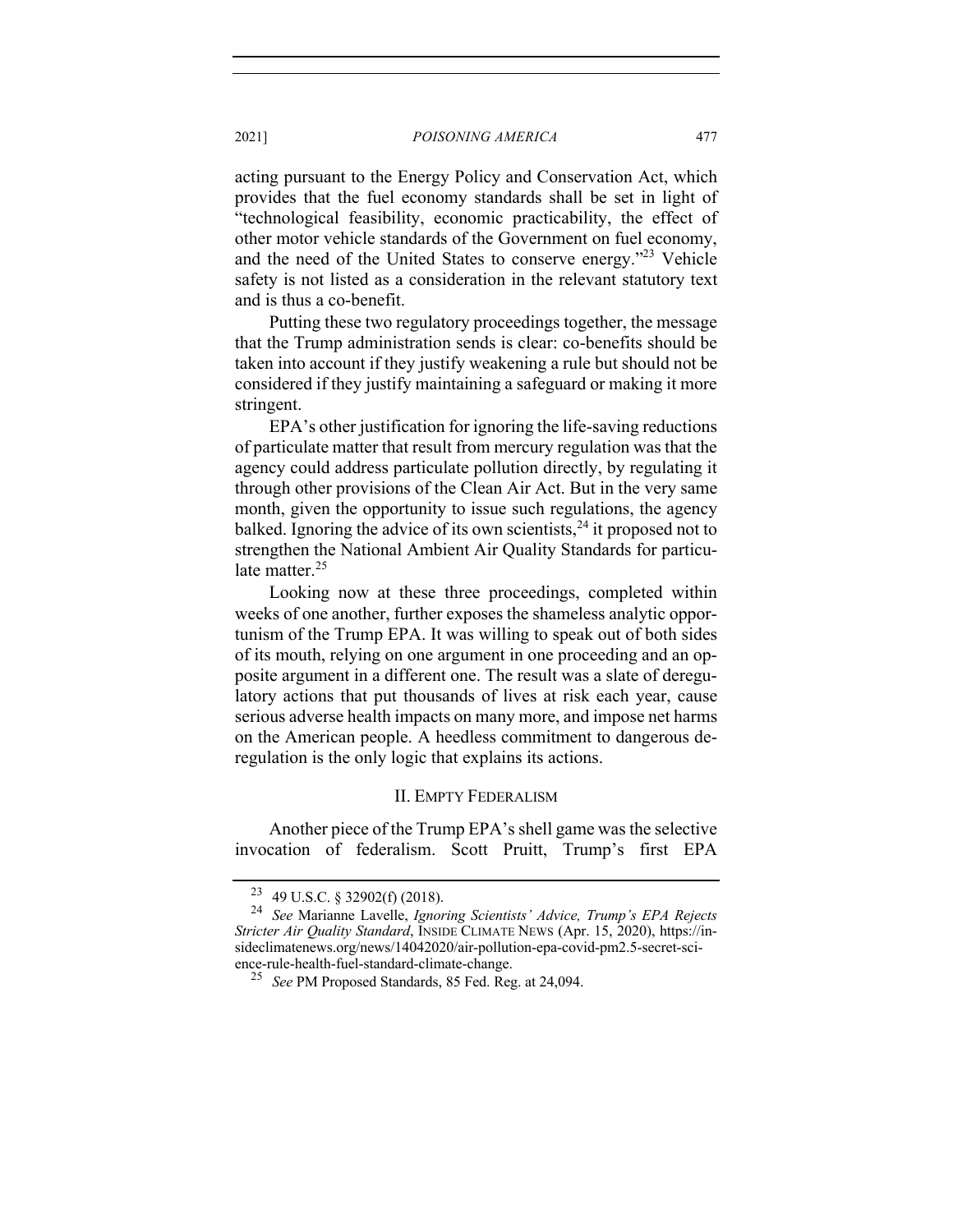administrator, spoke frequently about the virtues of "cooperative federalism" and was a fervent opponent of Obama-era Clean Air Act regulations during his days as Oklahoma's Attorney General.<sup>26</sup> His successor, Administrator Wheeler, used similar rhetoric. But both deployed their support of state autonomy in a wholly cynical way, using it to justify weakening federal standards to promote the interests of states with preferences for weaker regulation, but opposing states that favor more stringent regulation than what is federally prescribed, arguing that otherwise those stringent states would hold the nation hostage to their idiosyncratic preferences. In their one-sided world, federalism is simply synonymous with deregulation.

In his opening statement at his confirmation hearing, Pruitt explained his view of federal environmental policy, stating that "[i]f we truly want to advance and achieve cleaner air and water the States must be partners and not mere passive instruments of federal will."<sup>27</sup> Similarly, in early 2017, Pruitt spoke at the Conservative Political Action Conference and vowed to "restore federalism" and "ensure that 'regulations are reined in,"<sup>28</sup> thereby equating federalism with deregulation.

After replacing Pruitt in mid-2018, Wheeler continued extolling the virtues of federalism. In a 2018 memorandum, he emphasized that cooperative federalism was a "fundamental priority" of EPA's 2018–2022 Strategic Plan, and urged "general deference" to states and tribes.<sup>29</sup>

<sup>26</sup> Chris Mooney et al*., Trump Names Scott Pruitt, Oklahoma Attorney General Suing EPA on Climate Change, to Head the EPA*, N.Y. TIMES (Dec. 8, 2016), https://www.washingtonpost.com/news/energy-environment/wp/2016/12/07/trump-names-scott-pruitt-oklahoma-attorney-general-suing-epa-on-climate-changeto-head-the-epa/.<br><sup>27</sup> Scott Pruitt, Att'y Gen., State of Okla., Senate Confirmation Hearing Open-

ing Statement (Jan. 18, 2017), https://www.epw.senate.gov/public/\_cache/files- /0e505de4-aa91-4dcc-ba23-dc9ddab01c0b/scott-pruitt-opening-statement-final- .pdf.  $_{28}^{\text{p}}$ 

<sup>28</sup> Oliver Milman, *Scott Pruitt Vows to Slash Climate and Water Pollution Regulations at CPAC*, GUARDIAN (Feb. 25, 2017), https://www.theguardian.com/environment/2017/feb/25/scott-pruitt-epa-cpac-climate-change-pollution-regulation.<br><sup>29</sup> Andrew R. Wheeler, Acting Adm'r, EPA, Principles and Best Practices for

Oversight of Federal Environmental Programs Implemented by States and Tribes 1, 2 (Oct. 30, 2018), https://www.epa.gov/sites/production/files/2019-03/documents/fep\_oversight\_memo.10.30.18.pdf.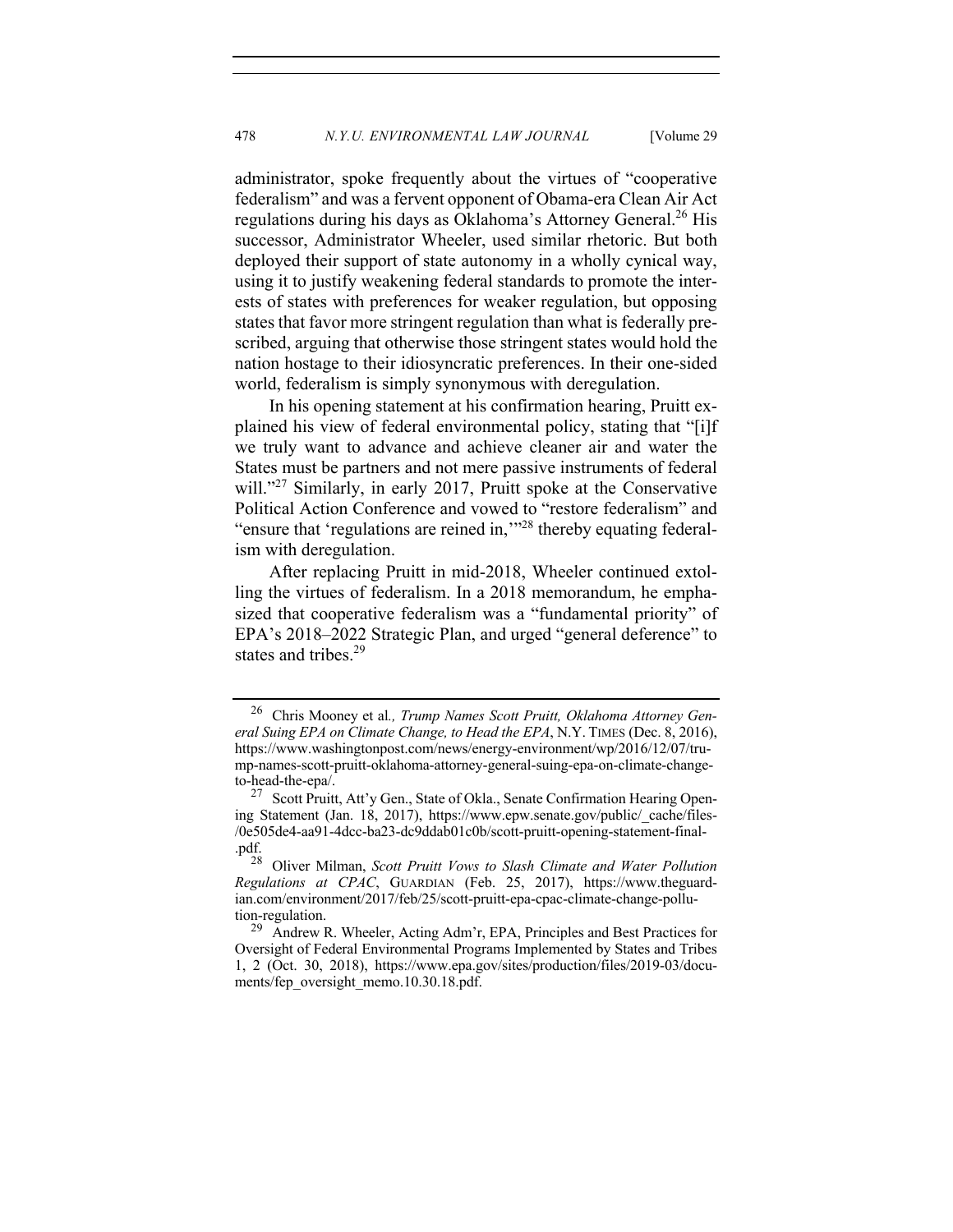Invocations to federalism were not limited to public pronouncements. One of the Trump administration's first priorities was the repeal of the Clean Power Plan—the Obama administration regulation limiting the greenhouse gas emissions of existing power plants.<sup>30</sup> In signing the proposed repeal rule, Pruitt justified the action through references to federalism. He noted that "[w]e can now assess whether further regulatory action is warranted, and, if so, what is the most appropriate path forward, consistent with the Clean Air Act and principles of cooperative federalism," and criticized the previous Clean Power Plan for "ignor[ing] states' concerns and erod[ing] long-standing and important partnerships that are a necessary part of achieving positive environmental outcomes."31

Another prime Trump administration target was the Clean Water Rule, which defined the scope of federal jurisdiction under the Clean Water Act.<sup>32</sup> EPA significantly narrowed the definition in January  $2020<sup>33</sup>$  praising the replacement rule as "achiev[ing] the proper relationship between the federal government and states."34 Additionally, in a guest commentary in the *Kansas City Star*, Wheeler celebrated the rollback as an exercise in "giving states and tribes the certainty to manage their waters in ways that best protect their natural resource and local economies."35

<sup>30</sup> *See* EPA, FACT SHEET: OVERVIEW OF THE CLEAN POWER PLAN, https://archive.epa.gov/epa/cleanpowerplan/fact-sheet-overview-clean-power-plan.html (last visited July 10, 2020).

<sup>31</sup> Juliet Eilperin, *EPA's Pruitt Signs Proposed Rule to Unravel Clean Power Plan*, WASH. POST (Oct. 10, 2017), https://www.washingtonpost.com/politics/epas-pruitt-signs-proposed-rule-to-unravel-clean-power-<br>plan/2017/10/10/96c83d2c-add2-11e7-a908-a3470754bbb9\_story.html.

<sup>&</sup>lt;sup>32</sup> See Clean Water Rule: Definition of "Waters of the United States," 80 Fed. Reg. 37,053, 37,054 (June 29, 2015) (to be codified at 33 C.F.R. pt. 328, & 40 C.F.R. pts. 110, 112, 116, 117, 122, 230, 300, 302, and 401).

<sup>&</sup>lt;sup>33</sup> See Press Release, EPA, EPA and Army Deliver on President Trump's Promise to Issue the Navigable Waters Protection Rule – A New Definition of WOTUS (Jan. 23, 2020), https://www.epa.gov/newsreleases/epa-and-army-deliver-president-trumps-promise-issue-navigable-waters-protection-rule-0; *see also* Coral Davenport, *Trump Removes Pollution Controls on Streams and Wetlands*, N.Y. TIMES (Jan. 22, 2020), https://www.nytimes.com/2020/01/22/climate/trump-environment-water.html.

<sup>&</sup>lt;sup>34</sup> Press Release, *supra* note 33.<br><sup>35</sup> Andrew Wheeler Opinion 7

<sup>35</sup> Andrew Wheeler, Opinion, *Trump Administration's Waters of the United States Rule Gives Power Back to States*, KAN. CITY STAR (Dec. 12, 2018),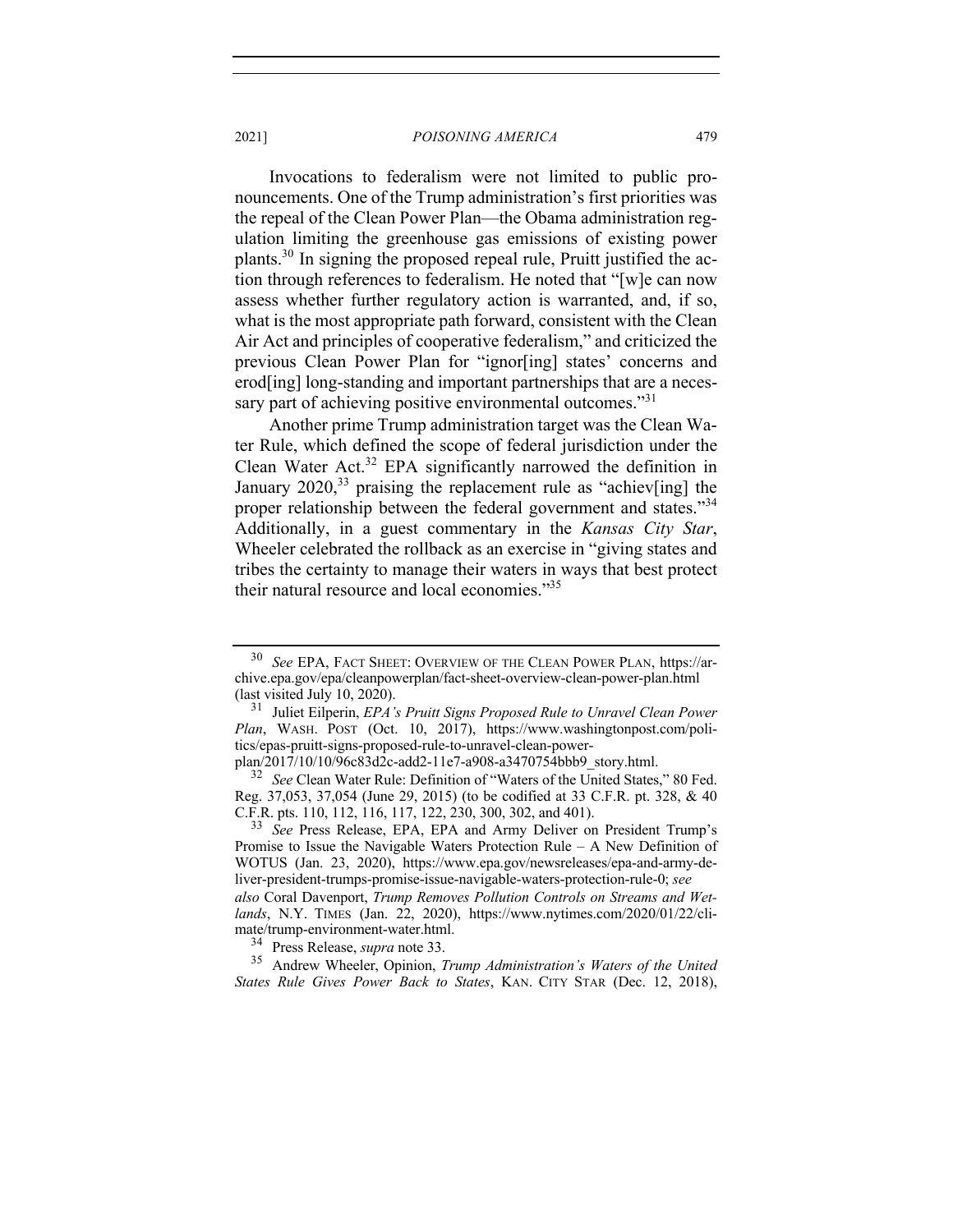However, in a separate rule only seven months later, Wheeler significantly undermined the authority of states under Section 401 of the Clean Water Act,  $36$  which requires that applicants for projects, such as pipelines requiring federal permits, also obtain permits from the states in which the facilities are located.<sup>37</sup> The new rule limited the scope of state review and imposed strict time limits for this process, waiving the need for state certification if states do not take action within a year.<sup>38</sup> Justifying the action, which may have been undertaken in response to the decisions by New York and Washington State to deny permits for the Constitution Pipeline and the Millennium Coal Terminal, respectively, $39$  Wheeler indicated that it was necessary to prevent states from holding "our nation's energy infrastructure projects hostage."<sup>40</sup>

Wheeler used similar rhetoric in connection with the most significant affront to the authority of a state under the Clean Air Act, when EPA withdrew the waiver that allowed California to set its own greenhouse gas standards for new vehicles. While the Clean Air Act preempts all other states from setting their own vehicle emissions standards, California can request a waiver to impose more stringent standards.<sup>41</sup> Since the enactment of the waiver provision in 1967, EPA has granted more than fifty waivers for California and

<sup>37</sup> *See* 33 U.S.C. § 1341 (2018).

https://www.kansascity.com/opinion/readers-opinion/guest-commentary/arti-

cle222945575.html. 36 *See generally* Clean Water Act Section 401 Certification Rule, 85 Fed. Reg. 42,210 (July 13, 2020) (to be codified at 40 C.F.R. pt. 121).

<sup>38</sup> *See* Clean Water Act Section 401 Certification Rule, 85 Fed. Reg. at 42,236–40.

<sup>39</sup> *See* Rebecca Beitsch, *20 States Sue Over Trump Rule Limiting States from Blocking Pipeline Projects*, HILL (July 21, 2020), https://thehill.com/policy/energy-environment/508371-20-states-sue-over-trump-rule-limiting-states-fromblocking. <sup>40</sup> Valerie Volcovici, *California, New York, Other States Sue U.S. Over Trump* 

*Clean-Water Rollback*, REUTERS (July 21, 2020), https://www.reuters.com/article/us-usa-environment-water/california-new-york-other-states-sue-u-s-overtrump-clean-water-rollback-

idUSKCN24M2LZ#:~:text=Last%20month%2C%20EPA%20Administrator%20 Andrew,the%20section%20401%20certification%20process.%E2%80%9D. 41 *See* DENISE A. GRAB ET AL., INST. FOR POL'Y INTEGRITY, NO TURNING

BACK: AN ANALYSIS OF EPA'S AUTHORITY TO WITHDRAW CALIFORNIA'S PREEMPTION WAIVER UNDER SECTION 209 OF THE CLEAN AIR ACT 1 (2018), https://policyintegrity.org/files/publications/No\_Turning\_Back.pdf.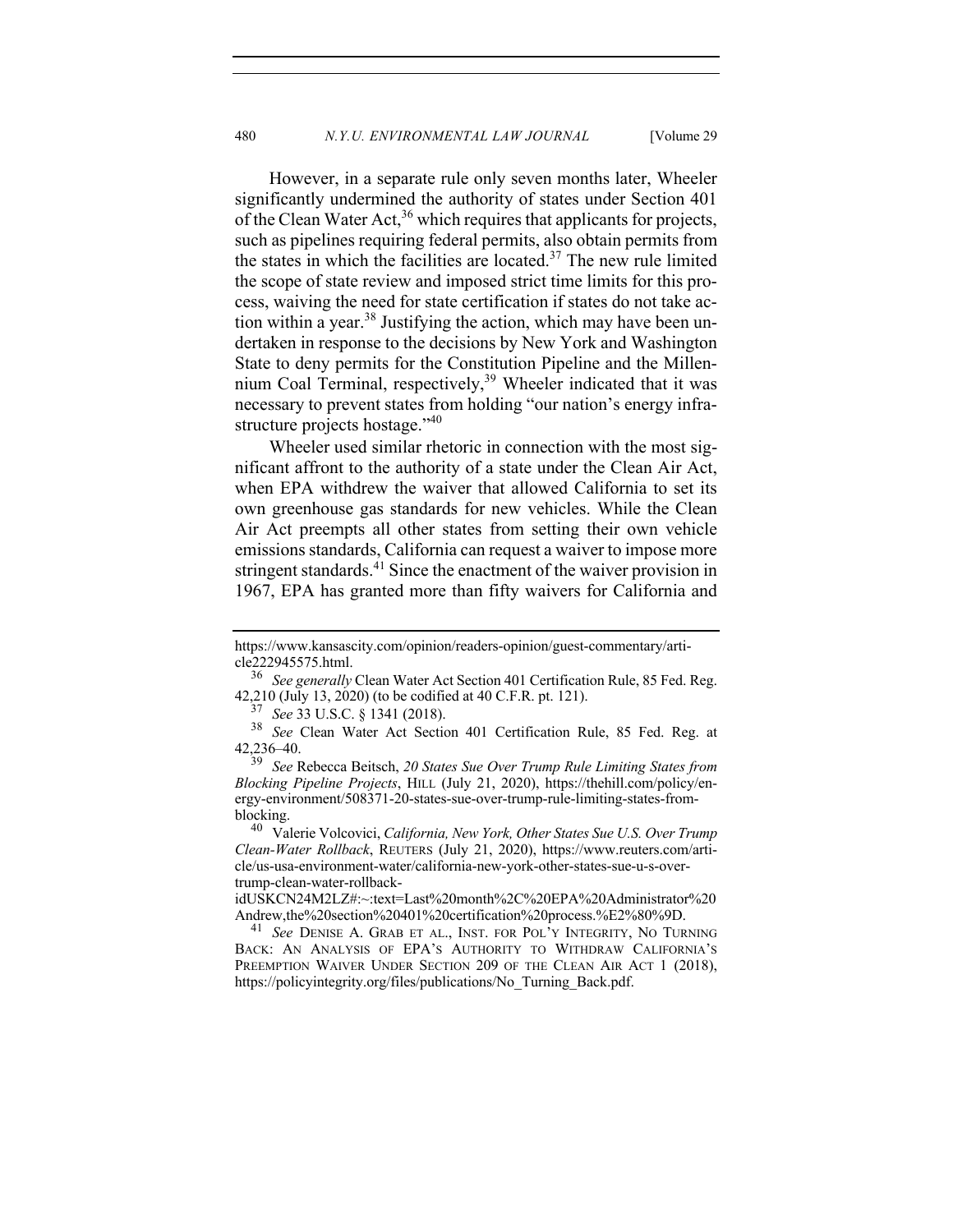fully denied only one, a decision it subsequently reversed.<sup>42</sup> It has never withdrawn a waiver that it had previously granted.<sup>43</sup> EPA's unprecedented move upset significant reliance interests on the part of California, because California reasonably relied on the waiver "in developing plans to comply with federal air quality standards and to achieve state environmental goals."44 Again, Wheeler returned to his "hostage" metaphor: "We embrace federalism and the role of the states, but federalism does not mean that one state can dictate standards for the nation."45

In this case, Wheeler's claim is particularly galling because twelve other states, accounting for more than a third of the vehicle market, had opted to follow the California standards, rather than the federal standards, as they can do under Section 177 of the Clean Air Act.<sup>46</sup> The Attorney General of Colorado stated that "this steppingon-states' rights, is a threat to the very principle of states' rights."<sup>47</sup> Twenty-three states joined a lawsuit challenging the waiver revocation, including eleven states that were not participating in California's emissions program.48

The Trump administration's assault on California did not end with the withdrawal of the waiver. The Justice Department began an unprecedented antitrust investigation against four car manufacturers that had indicated they would enter into an agreement with California to accept more stringent standards, in defiance of pressure from the Trump administration; the investigation began before an

<sup>46</sup> *See* GRAB ET AL., *supra* note 41, at 4.

<sup>48</sup> See David Shepardson, *California, Other U.S. States Sue to Block EPA from Revoking State Emissions Authority*, REUTERS (Nov. 15, 2019), https://www.reuters.com/article/us-autos-emissions-california/california-other-u-s-states-sue-toblock-epa-from-revoking-state-emissions-authority-idUSKBN1XP25Q.

 $^{42}$  *See id.* at 2–3.<br><sup>43</sup> *See id.* at 4

<sup>43</sup> *See id.* at 4.

 $\frac{44}{45}$  *Id.* at 12.

<sup>45</sup> Alex Guillén, *Trump Blocks California Auto Emission Rules*, POLITICO (Sept. 17, 2019), https://www.politico.com/story/2019/09/17/epa-california-

<sup>47</sup> Coral Davenport, *A "Chilling Message": Trump Critics See a Deeper Agenda in California Feud*, N.Y. TIMES (Oct. 3, 2019), https://www.ny-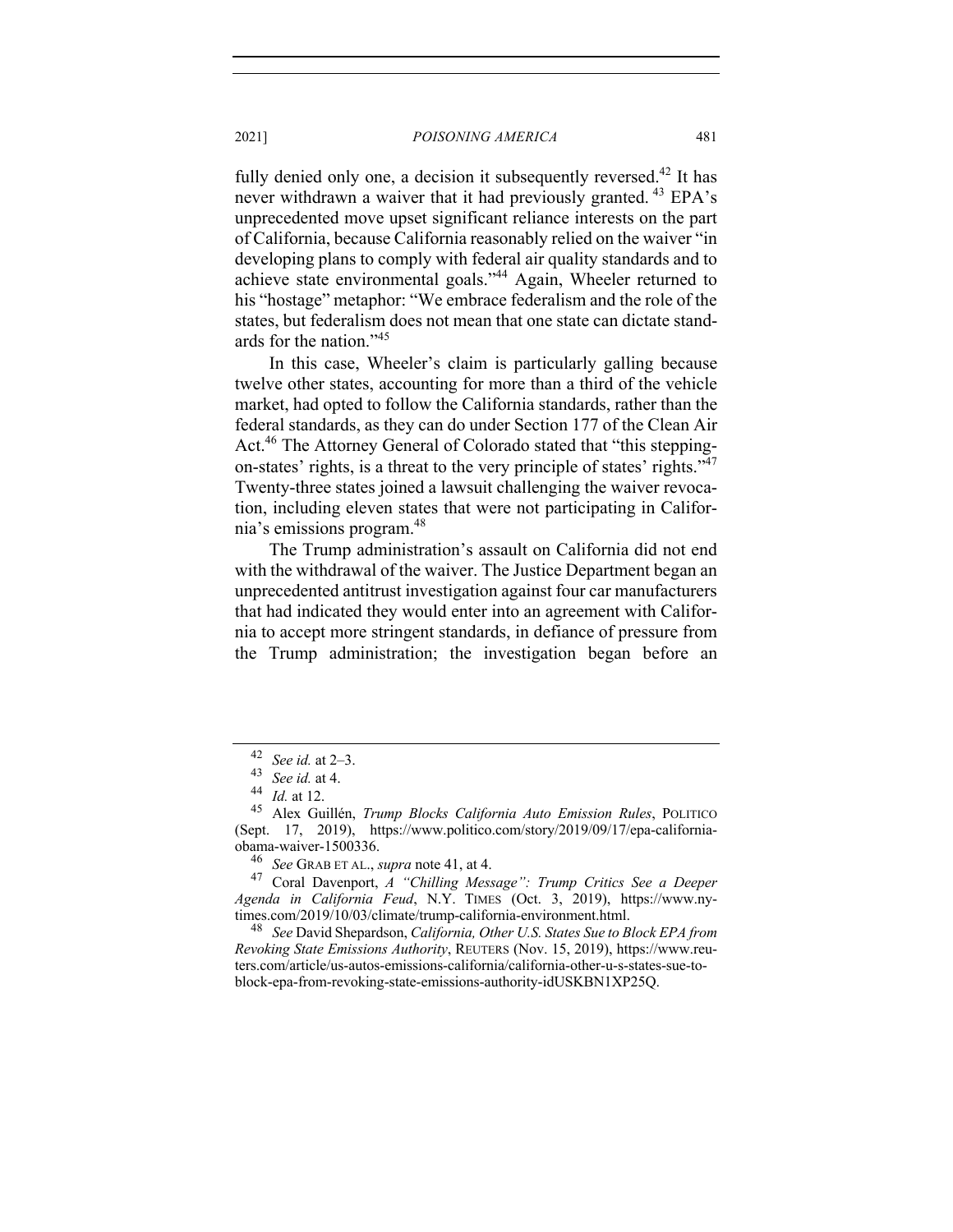agreement was even signed. $49$  The investigation was eventually  $\alpha$  dropped<sup>50</sup> following widespread criticism.<sup>51</sup> The Trump administration also weaponized the enforcement of federal environmental statutes to punish California for the temerity of trying to protect its citizens through more stringent vehicle emission standards—a tool that Congress made available to California under the Clean Air Act. For example, EPA threatened to withhold federal highway funding if California did not address its backlog of State Implementation Plans under the Clean Air  $Act^{52}$  and raised concerns about the enforcement of the Clean Water Act and the Safe Drinking Water Act within the state.<sup>53</sup> These moves were interpreted as thinly veiled political attacks because states with far worse environmental records were not subjected to such treatment.<sup>54</sup> Additionally, the Trump

<sup>51</sup> *See* Herbert Hovenkamp, *Are Regulatory Agreements to Address Climate Change Anticompetitive?*, REGUL. REV. (Sept. 11, 2019), https://www.theregreview.org/2019/09/11/hovenkamp-are-regulatory-agreements-to-address-climatechange-anticompetitive/.

<sup>52</sup> *See* Coral Davenport, *Trump Administration Threatens to Cut U.S. Highway Funds From California*, N.Y. TIMES (Sept. 24, 2019), https://www.nytimes.com/2019/09/24/climate/trump-california-climate-change.html; Letter from Andrew Wheeler, Adm'r., EPA, to Mary D. Nichols, Chair, Calif. Air Res. Bd. (Sept. 24, 2019), https://documentcloud.adobe.com/link/track?uri=urn%3Aaaid-

See Lisa Friedman, *E.P.A. Accuses California of "Significant" Air and Wa-Problems.* N.Y. TIMES (Sept. 26, 2019), https://www.ny*ter Problems*, N.Y. TIMES (Sept. 26, 2019), https://www.nytimes.com/2019/09/26/climate/trump-california.html; *see also* Letter from Andrew Wheeler, Adm'r., EPA, to Gavin Newsom, Governor of Cal. (Sept. 26, 2019), https://int.nyt.com/data/documenthelper/1854-epa-letter-to-california/5bea05fe6a916e64e079/optimized/full.pdf#page=1. 54 *See* Davenport, *supra* note 47.

<sup>49</sup> *See* Keith Laing & Breana Noble, *Feds Launch Unprecedented Antitrust Probe into Calif. MPG Deal with Ford,* DET. NEWS (Sept. 6, 2019), https://www.detroitnews.com/story/business/autos/2019/09/06/feds-antitrustprobe-california-mpg-deal-ford-vw-honda-bmw/2231506001/.

<sup>50</sup> *See* Coral Davenport, *Justice Department Drops Antitrust Probe Against Automakers That Sided with California on Emissions*, N.Y. TIMES (Feb. 7, 2020), https://www.nytimes.com/2020/02/07/climate/trump-california-automakers-antitrust.html.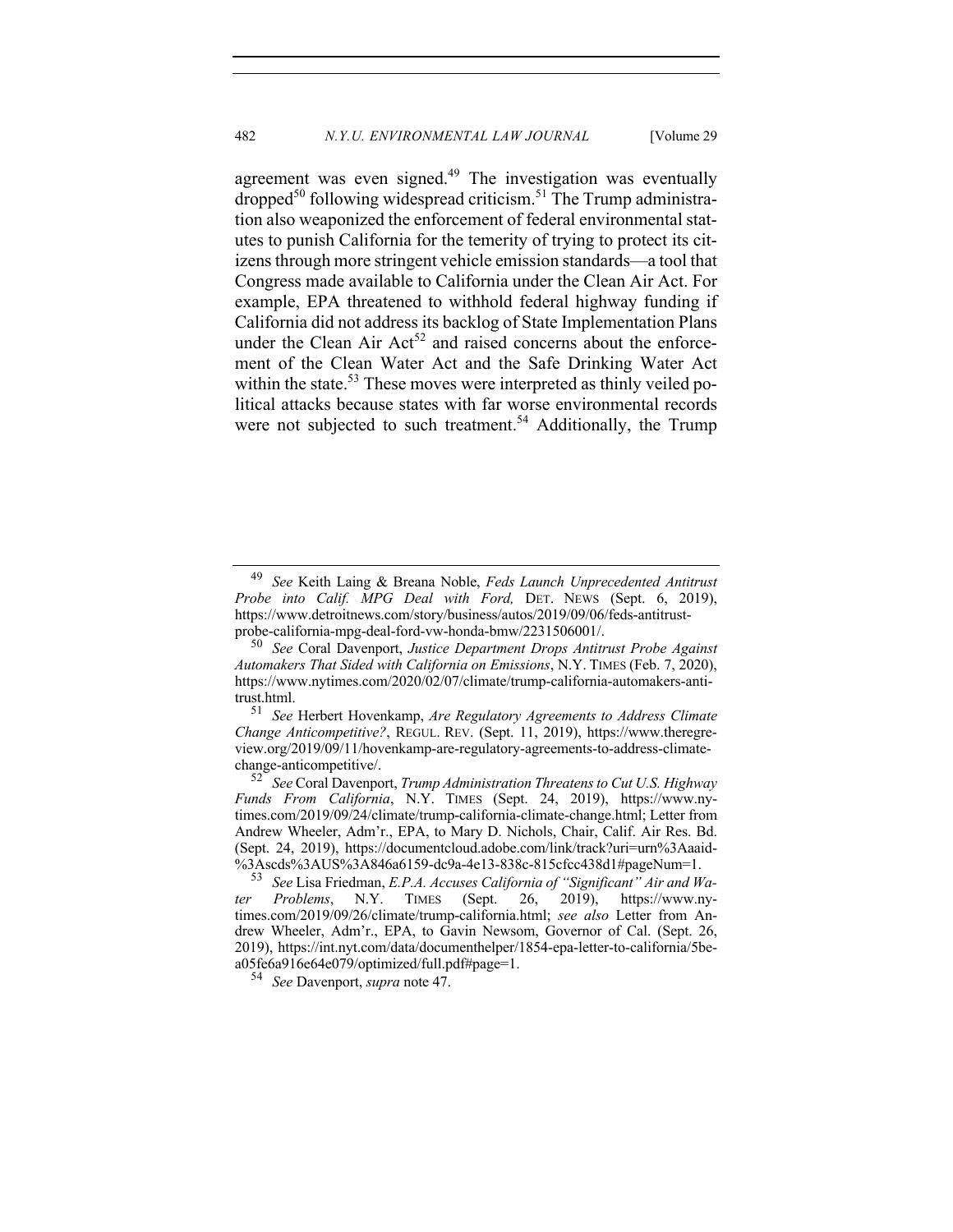administration filed suit to challenge California's emissions trading program with Quebec,  $55$  which had been in effect since 2014.<sup>56</sup>

The Trump administration's response to interstate air pollution further underscores that its approach to federalism did not derive from a consistent philosophy but, instead, was nothing more than a label to be wielded to oppose regulatory efforts, even when those efforts bring substantial net benefits to the American people. If there were ever one environmental function that the federal government should embrace with enthusiasm, it is the control of interjurisdictional externalities.<sup>57</sup> States have undesirable incentives to send excessive pollution to downwind states because they obtain the full labor and fiscal benefits of the economic activity that causes the pollution but do not suffer the full health and environmental harms, part of which affects downwind states.<sup>58</sup> As Justice Ginsburg stated in the first paragraph of her majority opinion in *EPA v. E.M.E. Homer City Generation, L.P.*: 59

[l]eft unregulated, the emitting or upwind State reaps the benefits of the economic activity causing the pollution without bearing all the costs. Conversely, downwind States to which the pollution travels are unable to achieve clean air because of the influx of out-of-state pollution they lack authority to control.<sup>60</sup>

Interpreting the Clean Air Act's Good Neighbor Provision, the Court held that EPA could choose the most cost-effective allocation of pollution control burdens that would ensure that the National Ambient Air Quality Standards would be met in both upwind and downwind states. $61$ 

<sup>55</sup> *See* Lisa Friedman & Kate Benner, *Justice Dept. Sues California to Stop Climate Initiative from Extending to Canada*, N.Y. TIMES (Oct. 23, 2019), https://www.nytimes.com/2019/10/23/climate/trump-california-climatechange.html

<sup>56</sup> *See Program Linkage*, CAL. AIR RES. BD., https://ww2.arb.ca.gov/ourwork/programs/cap-and-trade-program/program-linkage (last visited Feb. 21, 2021).

<sup>57</sup> *See* Richard L. Revesz, *Federalism and Interstate Environmental Externalities*, 144 U. PA. L. REV. 2341, 2341–43 (1996).

<sup>58</sup> *See id.*

 $^{59}$  572 U.S. 489, 489 (2014).<br> $^{60}$  *M* at 495 (citing Revess)

 $^{60}$  *Id.* at 495 (citing Revesz, *supra* note 57, at 2343).<br> $^{61}$  See id. at 519

<sup>61</sup> *See id.* at 519.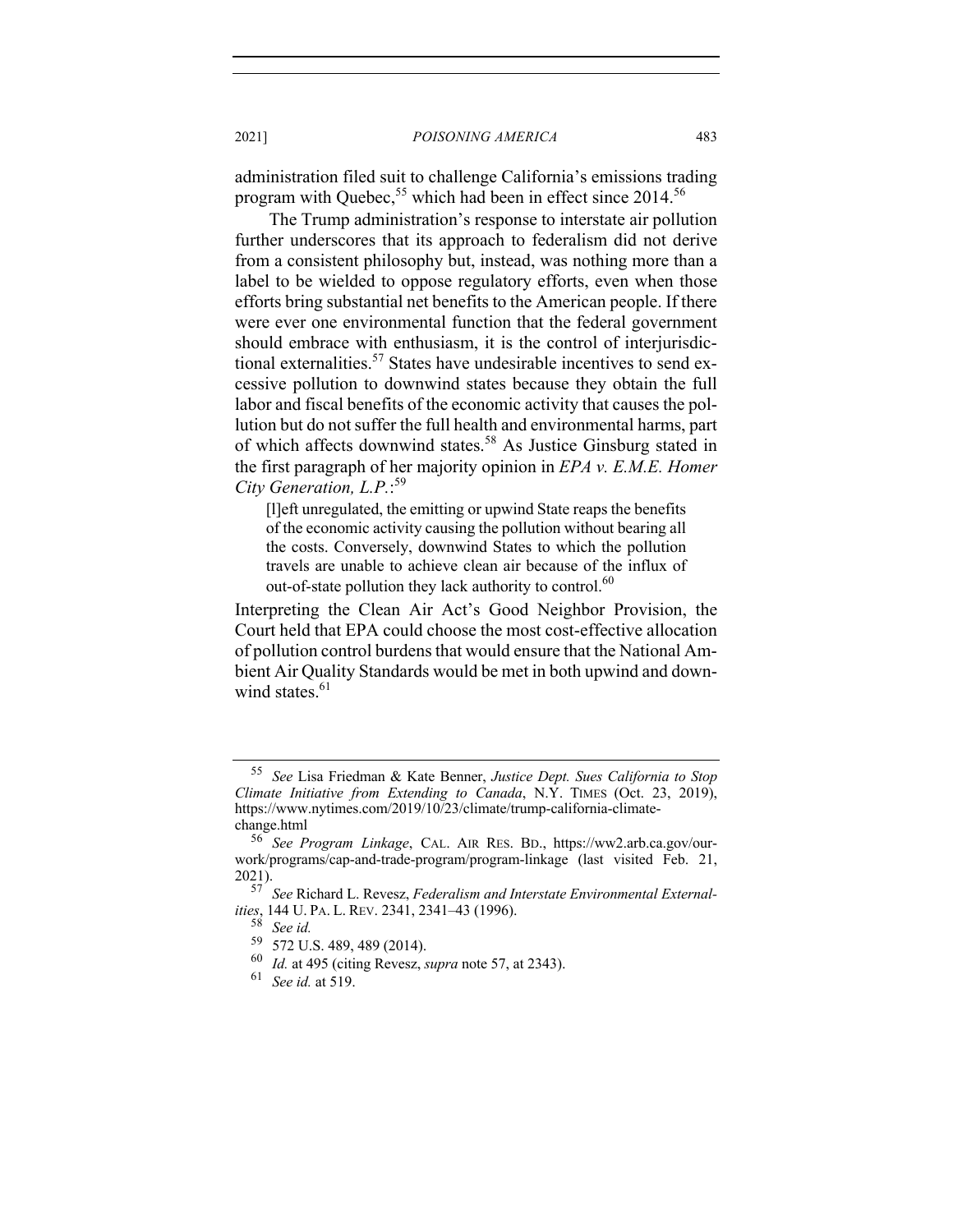The Trump administration repeatedly flouted its obligations under the Good Neighbor Provision. In its first three years, the administration astonishingly lost, in whole or in part, all eight cases litigated in federal court.<sup>62</sup> For example, in 2018, the Trump Administration released the Cross-State Air Pollution Rule "Close-Out," which aimed to resolve the obligations of twenty-two upwind states under the 2008 National Ambient Air Quality Standards for ozone. EPA sought to allow upwind states to contribute excessive pollution to downwind states for two additional years past the relevant attainment deadline.<sup>63</sup> The D.C. Circuit struck down the rule, holding that EPA had impermissibly allowed upwind states to "continue contributing significantly to downwind nonattainment."<sup>64</sup> In this case, Wheeler was apparently unconcerned that the upwind states were "dictat[ing]  $\ldots$  standards for the nation"<sup>65</sup> by worsening the environmental quality of the downwind states.

Also, in order to avoid imposing further controls on upwind sources, EPA misapplied the core holding of *E.M.E. Homer City Generation*: that the Good Neighbor Provision requires that the National Ambient Air Quality Standards be met. In one proceeding, the agency conceded that upwind sources were preventing Maryland from achieving federal ozone standards.<sup>66</sup> It claimed, however, that requiring some upwind facilities to put in place the pollution controls necessary to avoid this violation was not "cost-effective," simply because such emission reductions would be more expensive on a per-ton basis than those that EPA had required in a past rulemaking.<sup>67</sup> Of course, the fact that in a past rulemaking cheaper pollution controls had been sufficient to meet a different ambient

<sup>62</sup> *See generally* Ctr. for Biological Diversity v. Pruitt, 2017 WL 11514792 (N.D. Cal. Sept. 18, 2017); New York v. Pruitt, 2018 WL 2976018 (S.D.N.Y. June 12, 2018); Maryland v. Pruitt, 320 F.Supp.3d 722 (D. Md. 2018); New York v. Wheeler, 2019 WL 3337996 (S.D.N.Y. July 25, 2019); Wisconsin v. EPA, 938 F.3d 303 (D.C. Cir. 2019); New York v. EPA, 781 F. App'x 4 (D.C. Cir. 2019); Maryland v. EPA, 958 F.3d 1185 (D.C. Cir. 2020); New York v. EPA, 964 F.3d 1214 (D.C. Cir. 2020).

<sup>63</sup> *See New York v. EPA*, 781 F. App'x at 6.

 $\frac{64}{65}$  *Id.* at 7.<br> $\frac{65}{65}$  Guillén

<sup>&</sup>lt;sup>65</sup> Guillén, *supra* note 45.<br><sup>66</sup> *See* Response to Section 126(b) Petitions from Delaware and Maryland, 83 Fed. Reg. 50,444, 50,464 (Oct. 5, 2018).

<sup>67</sup> *Id.* at 50,449.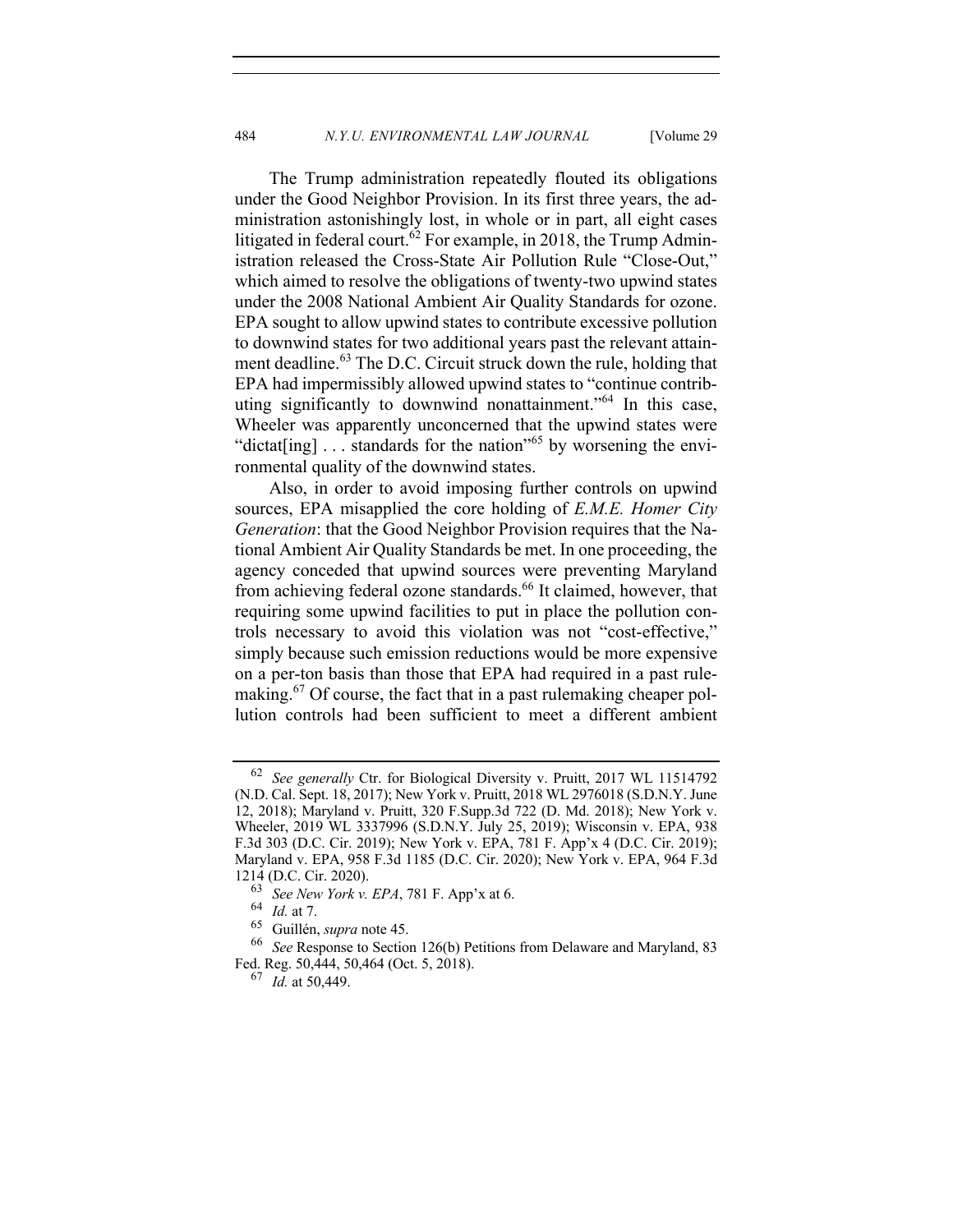standard does not mean that those same controls are appropriate when they would lead to a violation of such a standard. Not surprisingly, the D.C. Circuit determined that EPA had misapplied the concept of cost-effectiveness.<sup>68</sup>

In summary, the core philosophy of the Trump administration was that federalism principles should be invoked to allow states to evade environmental requirements, in the name of protecting their preferences and their autonomy, regardless of the adverse social welfare consequences on the nation. But such federalism principles should also be invoked to quash the efforts of states that want to regulate stringently; the preference and autonomy of these states should be trampled rather than protected. These states are punished as hostage-takers regardless of whether their actions are socially beneficial.<sup>69</sup>

## III. INCOHERENT APPROACH TO EXISTING SOURCES

The Trump administration's internal contradictions are equally evident in connection with the question of when it is desirable to adopt environmental standards that displace existing sources, and when, in contrast, it is desirable to do the opposite: protect existing sources to prevent their displacement. President Trump campaigned on ending the "war on coal" by preventing environmental regulation that could lead to the closing of coal-fired power plants.<sup>70</sup>

<sup>68</sup> *See* Maryland v. EPA, 958 F.3d 1185, 1207–08 (D.C. Cir. 2020).

<sup>69</sup> *See* Richard L. Revesz, *According to Scott Pruitt, States Only Have the Right to Pollute, Not To Protect Their Environments*, L.A. TIMES (Mar. 20, 2017), https://www.latimes.com/opinion/op-ed/la-oe-revesz-pruitt-epa-federalism- $^{20170320}$ -story.html.<br> $^{70}$  Keith Johnson

Keith Johnson, *Trump Can't Save Coal Country*, FOREIGN POL'Y (Oct. 30, 2019), https://foreignpolicy.com/2019/10/30/trump-save-coal-country-murraybankruptcy-gas/. The President has even intervened personally on this issue. In early 2019 he tweeted about keeping a specific TVA-owned power plant in Kentucky open that was voting on whether to close, writing, "[c]oal is an important part of our electricity generation mix . . . [TVA] should give serious consideration to all factors before voting to close viable power plants, like Paradise #3 in Kentucky!" Timothy Gardener, *Trump Urges U.S.-Owned TVA to Keep Coal Plant Open*, REUTERS (Feb. 11, 2019), https://www.reuters.com/article/us-usa-trumpcoal/trump-urges-us-owned-tva-to-keep-coal-plant-open-idUSKCN1Q02GB.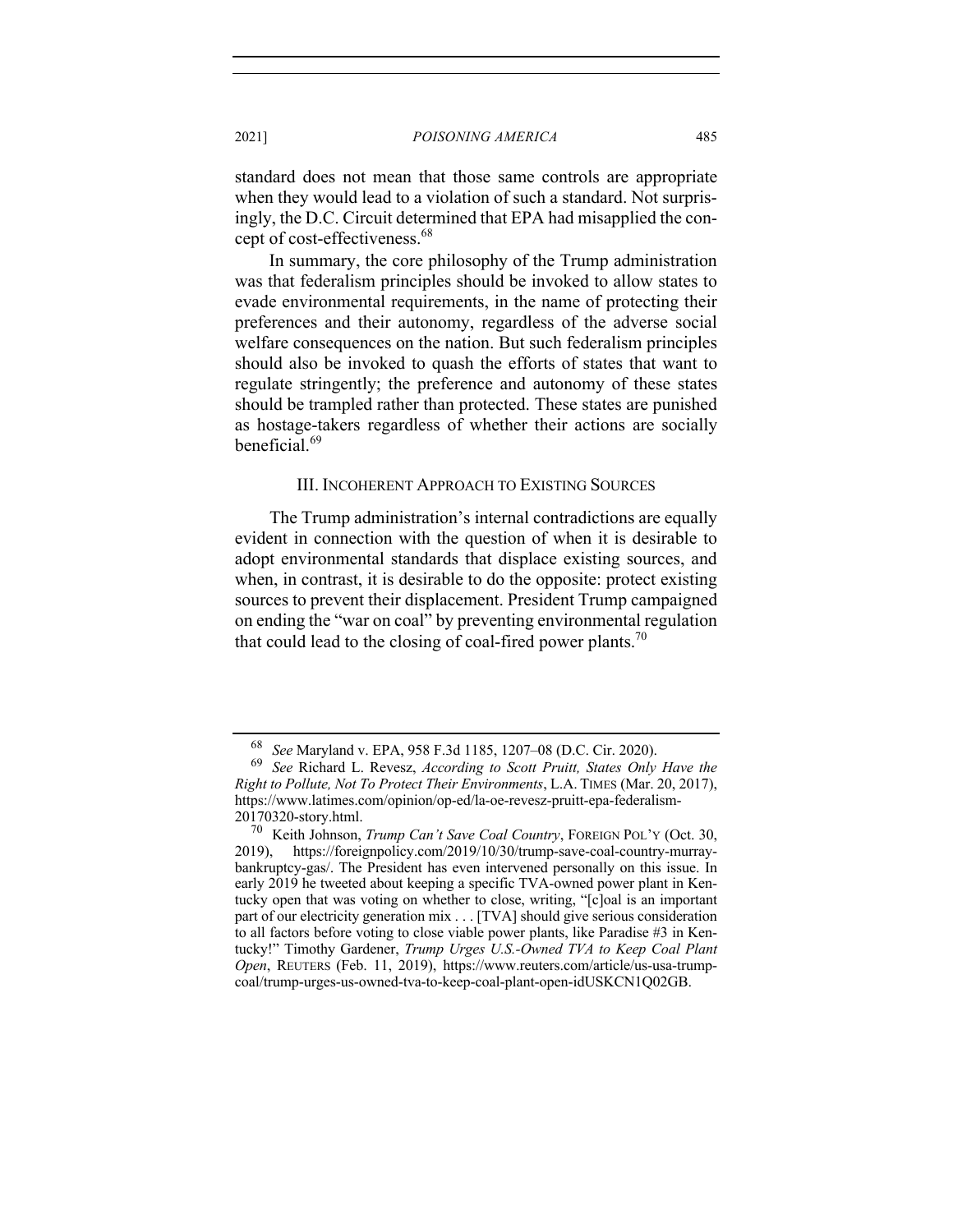Despite the fact that producing electricity by burning coal is significantly more environmentally harmful than its alternatives,  $71$ EPA under the Trump administration took significant actions to weaken the regulatory standards that apply to coal-fired power plants. Most importantly, as discussed above,<sup>72</sup> EPA repealed that Clean Power Plan and replaced it with the far-weaker and perhaps downright counter-productive Affordable Clean Energy Rule.<sup>73</sup>

Moreover, to further reduce the regulatory costs imposed on coal fired-power plants, EPA rolled back two Obama-era coal water-quality regulations, the Effluent Limits Guidelines Rule and the Coal Combustion Residuals Rule.<sup>74</sup> The replacement rules, which delayed compliance deadlines and weakened pollution limits, are expected to extend the lives of the affected coal plants.<sup>75</sup>

The Trump administration's efforts to prop up failing coal plants were not limited to EPA. In September 2017, Rick Perry, then the Secretary of Energy, asked the Federal Energy Regulatory Commission to stop "continued loss of baseload generation with on-site fuel supplies, such as coal and nuclear."76 Perry attached a proposed rule that included subsidies for coal and nuclear power generators, arguing that these sources were essential for "grid reliability and resilience."<sup>77</sup> The Commission, an independent agency, unanimously rejected Perry's proposal.78 Commissioner Richard Glick,

<sup>71</sup> *See* RICHARD L. REVESZ & JACK LIENKE, STRUGGLING FOR AIR: POWER PLANTS AND THE "WAR ON COAL" 10–12, 34, 134–35 (2016).

<sup>72</sup> *See supra* text accompanying notes 30–31. <sup>73</sup> *See* Jack Lienke & Richard L. Revesz, *EPA Will Say Anything to Avoid Addressing Climate Change*, REGUL. REV. (July 29, 2019), https://www.theregre-

<sup>&</sup>lt;sup>74</sup> See Lisa Friedman, E.P.A. Weakens Rules Governing Toxic Water Pollution *from Coal Plants*, N.Y. TIMES (Nov. 4, 2019), https://www.nytimes.com/2019- /11/04/climate/coal-ash-water-pollution-trump.html. <sup>75</sup> *See id.*

<sup>76</sup> Letter from Rick Perry, Sec'y of Energy, to Cheryl A. LaFleur & Robert F. Powelson, Comm'rs, FERC at 6–7 (Sept. 28, 2017), https://www.energy.gov/sites/prod/files/2017/09/f37/Secretary%20Rick%20Perry%27s%20Letter%20to%20the%20Federal%20Energy%20Regulatory%20Commission.pdf.<br><sup>77</sup> *Id.* at 7–8.<br><sup>78</sup> See Brad Plumer, *Rick Perry's Plan to Rescue Struggling Cool and Nuclear* 

<sup>78</sup> *See* Brad Plumer, *Rick Perry's Plan to Rescue Struggling Coal and Nuclear Plants Is Rejected*, N.Y. TIMES (Jan. 8, 2018), https://www.nytimes.com/2018/01/08/climate/trump-coal-nuclear.html?smid=tw-nytclimate&smtyp=cur&\_r=1.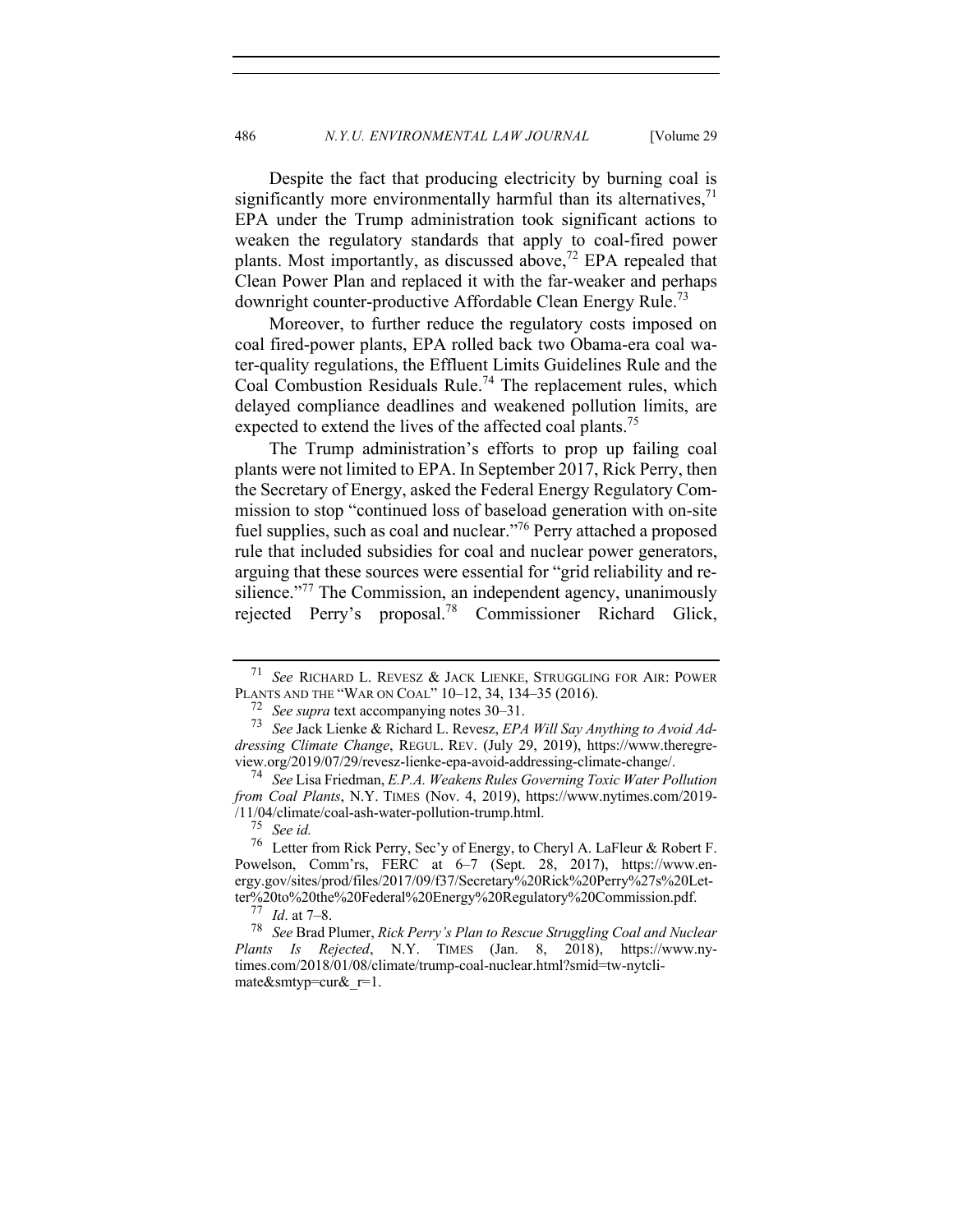concurring in the decision, wrote "[t]he Proposed Rule had little, if anything, to do with resilience, and was instead aimed at subsidizing certain uncompetitive electric generation technologies."<sup>79</sup> Subsequently, a leaked memo suggested that the administration considered turning to the Defense Production Act to prop up the coal industry, again raising the argument that coal and nuclear were essential to national security.<sup>80</sup> However, this action never came to fruition.

In contrast to the efforts to extend the useful lives of dirty coalpower plants, the Trump administration took the other side of the argument in justifying its rollback of the Clean Car Standards. $81$ Wheeler stated: "We want to encourage people to buy new cars. Older cars are worse for the environment and for public safety."<sup>82</sup> In a similar vein, President Trump tweeted: "Great news! American families will now be able to buy safer, more affordable, and environmentally friendly cars with our new SAFE VEHICLES RULE."<sup>83</sup> And the rule itself states that "by lowering the auto industry's costs to comply with the program, with a commensurate reduction in per-vehicle costs to consumers, the standards enhance the ability of the fleet to turn over to newer, cleaner and safer vehi $cles.$ "<sup>84</sup>

What the Trump administration does not say is that even if the SAFE Rule leads to replacing a greater proportion of old cars with cleaner new cars, the overall environmental consequence is negative; the agency's own analysis shows that the increased pollution caused by the rollback will lead to hundreds of premature deaths,

<sup>79</sup> Grid Reliability and Resilience Pricing, Docket Nos. RM18-1-000, AD18- 7-000, FERC 1 (Jan. 8, 2018) (Glick, Comm'r, concurring).

<sup>80</sup> *See* Gavin Bade, *Trump Administration Preparing 2-Year Coal, Nuke Bailout*, UTIL. DIVE (June 1, 2018), https://www.utilitydive.com/news/trump-administration-preparing-2-year-coal-nuke-bailout/524788/.<br><sup>81</sup> *See supra* text accompanying notes 22–23.<br><sup>82</sup> Dave Flessner, *During Chattanooga Visit, EPA Chief Says Stricter Mileage* 

*Standards Hurt New Car Sales and Safety*, CHATTANOOGA TIMES FREE PRESS (Sept. 9, 2019), https://www.timesfreepress.com/news/business/aroundre-gion/story/2019/sep/09/ephead-says-stricter-mileage-standards-hurt-n/503160/.

<sup>&</sup>lt;sup>83</sup> Ledyard King, *Trump Administration Scraps Obama Fuel-Efficiency Standard, Opts for Laxer Rule*, USA TODAY (Mar. 31, 2020), https://www.usatoday.com/story/news/politics/2020/03/31/trump-eases-up-obama-era-fuel-efficiencies-rules-cars-trucks/5093923002/. 84 SAFE Final Rule, *supra* note 11, at 24,176.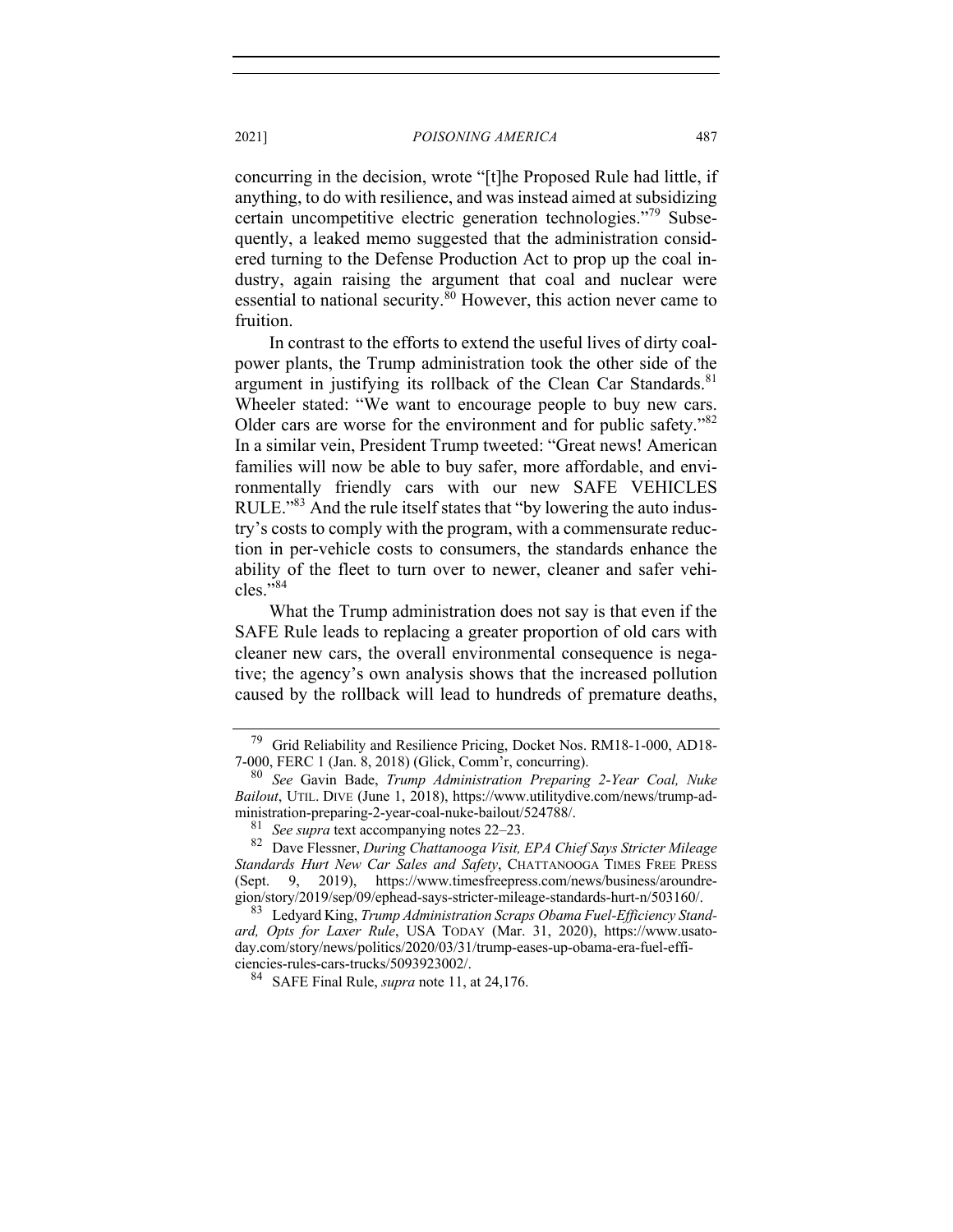with a low estimate of 444 and a high estimate of  $1000$ <sup>85</sup> As explained in Part I, it is only when the safety co-benefits are taken into account that any plausible argument can be made that there are circumstances under which the rule might not impose net harms on the American people.<sup>86</sup>

Leaving this important issue aside, the contradiction between celebrating the retirement of old, dirty cars but embracing the extension of the life of old, dirty power plants is plain. In dealing with the two most important Obama administration rules limiting the emissions of greenhouse gases, the Trump administration has taken diametrically opposite positions with respect to the virtues of replacing existing sources of pollution. It celebrated it in the car standards and decried it in the power plant standards.

The contradictions do not stop here. It is not the case that the Trump administration has one approach for the replacement of stationary sources and another one for the replacement of vehicles. Indeed, its enthusiasm for accelerating the replacement of the vehicle fleet did not extend to trucks, for which it took the opposite position than for cars. EPA sought in multiple ways to exempt a class of heavily polluting vehicles referred to as "glider trucks" from the emissions limitations imposed by the Clean Air Act. Glider trucks consist of old diesel engines that are inserted into new frames. $87$ EPA's own testing demonstrated that these trucks emit massive amounts of pollution when compared to newly manufactured models.<sup>88</sup> Due to a loophole in the Clean Air Act that determined emissions limitations based on the year of engine manufacture, many of these glider trucks were subject to lower emissions standards until

<sup>85</sup> *See id.* at 25,083; Richard L. Revesz, *Insight: Clean Car Standards is "Arbitrary and Capricious*," BLOOMBERG L. (Apr. 14, 2020), https://news.bloomberglaw.com/environment-and-energy/insight-clean-car-standards-rollback-is-arbitrary-and-capricious.

<sup>86</sup> *See supra* text accompanying notes 20–23. <sup>87</sup> *See* Comments of the Environmental Defense Fund et al. on Repeal of Emission Requirement for Glider Trucks, Glider Engines, and Glider Kits 6 (Jan. 5, 2018), https://www.edf.org/sites/default/files/content/EDF%20ELPC%20WE%-

<sup>20</sup>ACT%20Comments%20on%20Gliders%20Proposed%20Repeal%20final.pdf. <sup>88</sup> *See id* at 13 ("[V]ehicles and two compliant tractors manufactured in 2014 and 2015 showed that NOx emissions from the glider vehicles were as much as 43 times higher than the compliant vehicles. Particulate emissions ranged as much as 450 times higher.").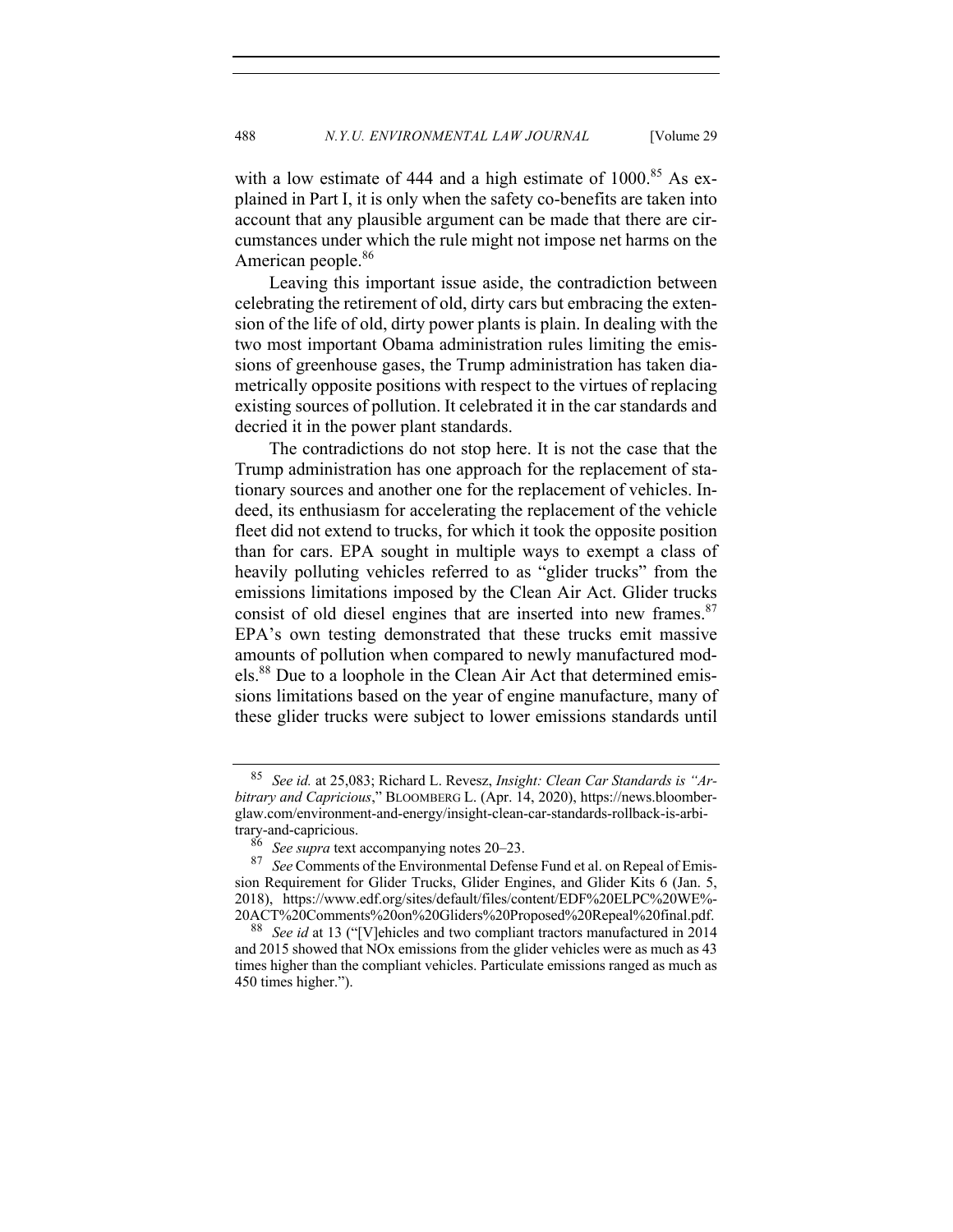2016, when EPA finalized a rule to impose emissions limits based on year of assembly.<sup>89</sup> However, in late 2017, EPA issued a proposed rule seeking to exempt these trucks from emissions limitations, thereby delaying their replacement with far cleaner new trucks.<sup>90</sup>

Following this proposal, then-Administrator Pruitt issued a noaction letter indicating that EPA would not be enforcing the caps imposed by the  $2016$  rule.<sup>91</sup> After the D.C. Circuit entered an administrative stay on the no-action letter, Wheeler withdrew it.<sup>92</sup> But the proposed rule seeking the exemption of glider trucks from regulatory requirements remained in place through the end of the Trump administration, though it was not finalized.

These contradictions in EPA's approach to the replacement of old, dirty sources can be explained only by one principle: the agency simply took whichever side of the argument furthers its deregulatory agenda. When it thought it could do so by urging the replacement of old sources, as was the case for the repeal of the Clean Car Standards, it extolled the benefits of accelerating the introduction of new sources. But it sung the precise opposite tune when deregulation would be furthered by extending the life of existing sources, as was

<sup>89</sup> *See* Greenhouse Gas Emissions and Fuel Efficiency Standards for Mediumand Heavy-Duty Engines and Vehicles—Phase 2, 81 Fed. Reg. 73,478, 73,478 (Oct. 25, 2016) (to be codified at 40 C.F.R. pts. 9, 22, 85, 86, 600, 1033, 1036, 1037, 1039, 1042, 1043, 1065, 1066, and 1068, & 49 C.F.R. pts. 523, 534, 535, and 538); Jennifer Lu, *'Glider Trucks' Are Pollution Machines, But They Might Roll Past EPA Regulations*, POPULAR SCI. (July 27, 2018), https://www.popsci.com/glider-trucks-pollution-loophole/. 90 *See* Repeal of Emission Requirements for Glider Vehicles, Glider Engines,

and Glider Kits, 82 Fed. Reg. 53,442 (Nov. 16, 2017) (to be codified at 40 C.F.R. pt 1037, 1068).

<sup>91</sup> *See* Letter from Susan Parker Bodine, Assistant Adm'r, Off. Enf't & Compliance Assurance, EPA to Bill Wehrum, Assistant Adm'r, Off. Air & Radiation, EPA, Conditional No Action Assurance Regarding Small Manufacturers of Glider Vehicles (July 6, 2018), https://www.epa.gov/sites/production/files/2018-07/documents/glidernoactionassurance070618.pdf. 92 *See* Letter from Andrew Wheeler, Acting Adm'r EPA, to Susan Parker Bod-

ine, Assistant Adm'r, Off. Enf't & Compliance Assurance, & William L. Wehrum, Assistant Adm'r, Off. Air & Radiation, EPA, Withdrawal of Conditional No Action Assurance Regarding Small Manufacturers of Glider Vehicles (July 26, 2018), https://www.epa.gov/sites/production/files/2018-07/documents/memo\_re withdrawal\_of\_conditional\_naa\_regarding\_small\_manufacturers\_of\_glider\_vehicles 07-26-2018.pdf.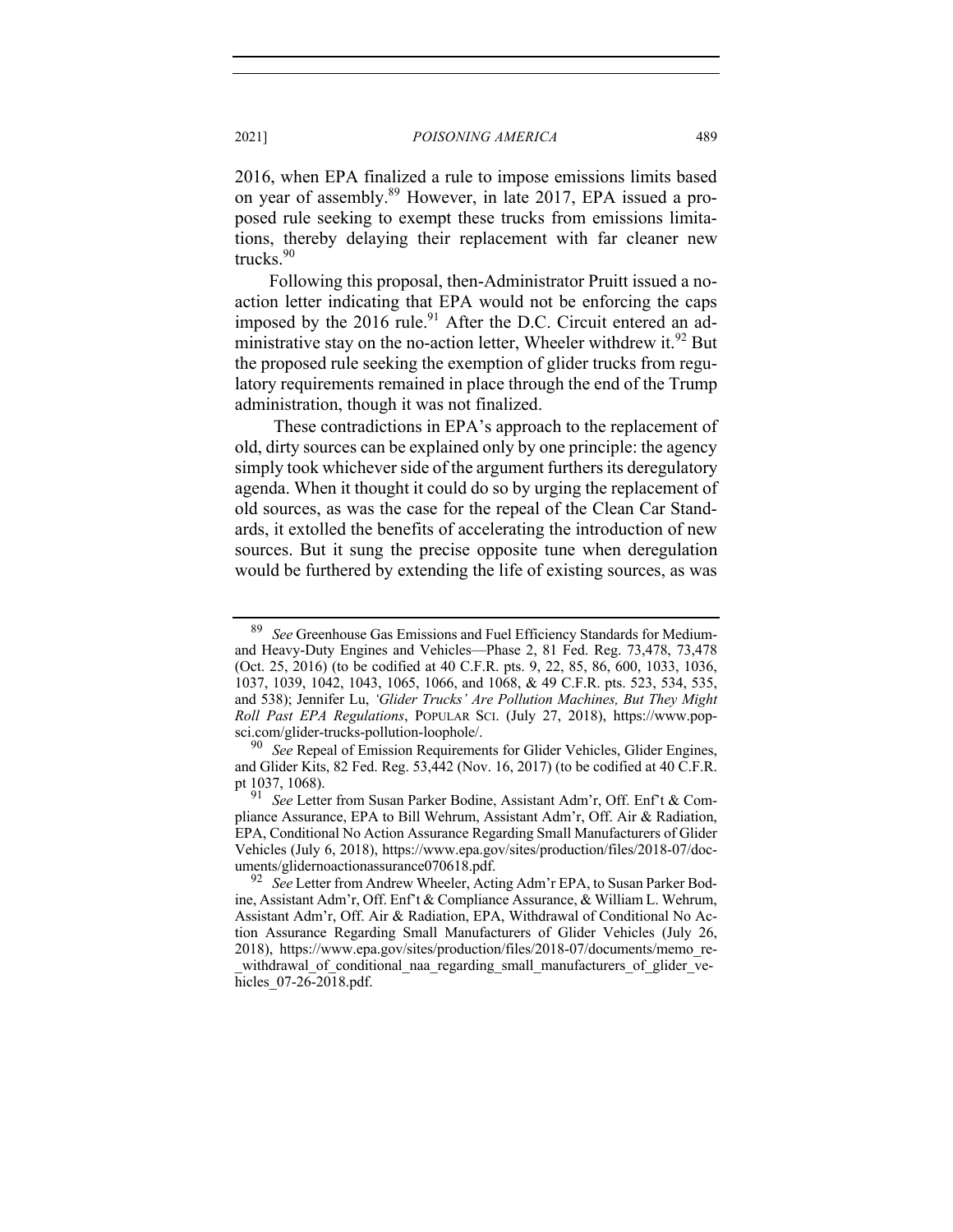490 *N.Y.U. ENVIRONMENTAL LAW JOURNAL* [Volume 29

the case for the repeal of the Clean Power Plan and the exemption for glider trucks.

## CONCLUSION: RETHINKING THE ADMINISTRATIVE PROCEDURE ACT

The three examples analyzed in this Article inexorably point to the conclusion that administrative law should embrace a more robust approach to consistency that looks not only at whether the justification for a particular rule is internally consistent but also at whether consistency is applied by the same agency across temporally proximate rules. Such an approach might be termed a "crossproceeding consistency of principle."

If the Trump EPA had promulgated a regulation providing that on issues involving the application of cost-benefit analysis, federalism, and the treatment of old, dirty sources of pollution it would take whatever side of the argument justified deregulatory ends, there is little doubt that this explicit embrace of inconsistency would be struck down as "arbitrary and capricious" under the Administrative Procedure Act in a challenge brought by a party with standing. The same result should probably follow if an Executive Order asked multiple agencies to follow such an approach. There is no compelling reason for dealing differently with a situation where the Trump administration's actions are functionally identical to those that would flow from such a regulation or Executive Order.

The idea that the Administrative Procedure Act's consistency requirements should be applied not only to internal inconsistencies in the analysis of a single regulation,  $93$  but also to inconsistencies across regulations has intuitive appeal. As Professor Yoav Dotan noted, "[t]here is hardly any more suitable reason to label the administrative process as 'arbitrary and capricious' than in the case of a process that treats like cases differently."<sup>94</sup> Similarly, Professor William Buzbee argued that the most important "meta-rule" governing administrative action is the "agency's obligation to act consistently with its own commitments and practices."<sup>95</sup>

<sup>93</sup> *See supra* text accompanying note 6. <sup>94</sup> Yoav Dotan, *Making Consistency Consistent*, 57 ADMIN. L. REV. 995, 1000–01 (2005).

<sup>95</sup> William W. Buzbee, *The Tethered President: Consistency and Contingency in Administrative Law*, 98 B.U.L. REV. 1357, 1401 (2018).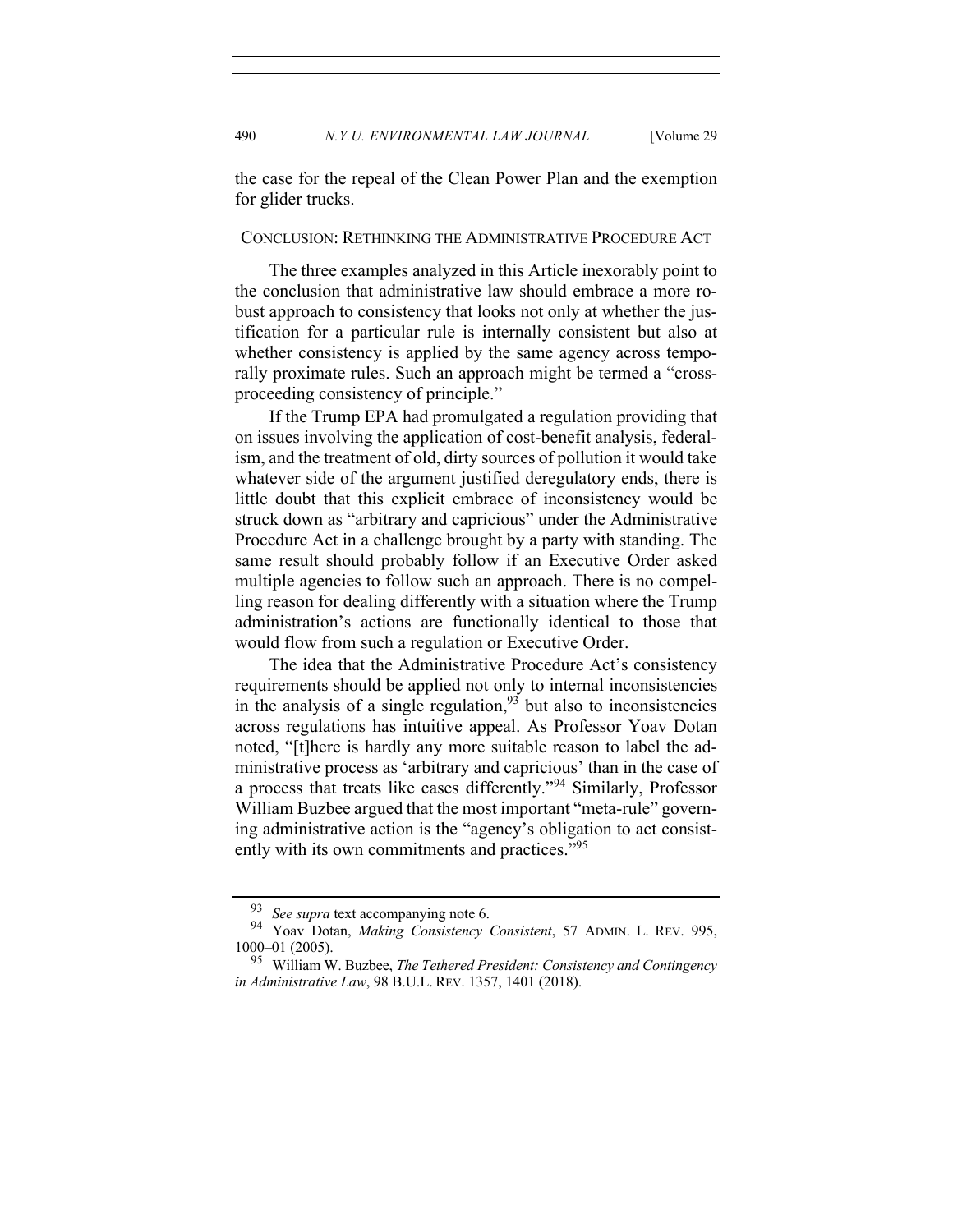And this type of analysis is not wholly unfamiliar to the Administrative Procedure Act's landscape. In 2005, in *National Cable & Telecommunications Association v. Brand X Internet Services* ("*Brand X*"), <sup>96</sup> the Supreme Court considered whether inconsistencies in regulatory treatment across different rules could be arbitrary and capricious.<sup>97</sup> The alleged inconsistency in that case involved the Federal Communications Commission's respective treatment of modem internet providers, which use cable wires, and DSL internet providers, which use phone lines.<sup>98</sup> In one rulemaking, the Commission had classified DSL service as a "telecommunications service," which subjected it to common-carrier regulations, and in a subsequent rulemaking it had classified cable modem service as an "information service," which exempted it from comparable regulations.<sup>99</sup> The Court noted that an "unexplained inconsistency" could be a reason for holding the agency's action "to be an arbitrary and capricious change,"100 but it did not find an inconsistency in that  $case.$ <sup>101</sup>

This Article is not the place to explore the limits of what an inter-regulation consistency doctrine might look like, but a few concluding thoughts are appropriate. As Professor Stewart cautioned, consistency requirements must be careful not to "hobble" agencies in "adapting to new contingencies."<sup>102</sup> A requirement of consistency across administrations would be less compelling than a requirement within an administration. It is unreasonable to expect that an agency seeking to promulgate a rule scour the *Federal Register*to determine whether it might have taken a different position with respect to an analytical matter in a different regulatory proceeding, and such a requirement of consistency is less compelling across agencies than within an agency because the burden would be greater. For that reason, the claim for applying a "cross-proceeding consistency of principle" approach is stronger for the co-benefits and federalism

<sup>96</sup> *See generally* Nat'l Cable & Telecomms. Ass'n v. Brand X Internet Servs., 545 U.S. 967 (2005).

<sup>97</sup> *See id*. at 981, 1000–02.

<sup>98</sup> *See id*. at 975.

<sup>&</sup>lt;sup>99</sup> *See id.* at 968, 977–78, 1000.<br><sup>100</sup> *Id.* at 981

 $\frac{100}{101}$  *Id.* at 981.

 $\frac{101}{102}$  *See id.* at 1000–02.

Stewart, *supra* note 1, at 1680.